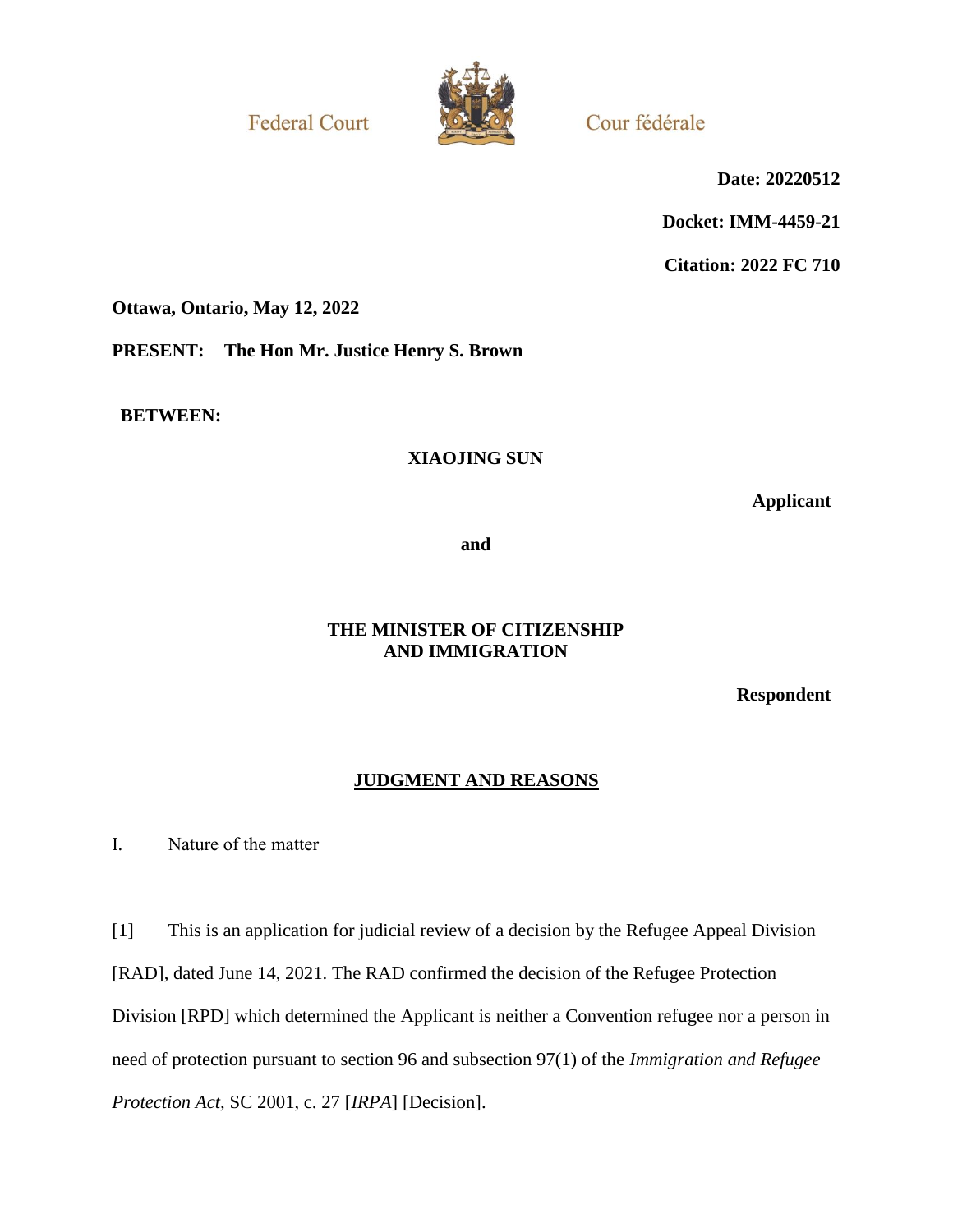II. Facts

[2] The Applicant is a 33-year-old citizen of China. She fears persecution as a Christian and as a member of a Christian underground church in China.

[3] The Applicant was in a common law relationship and had a son in 2012. However, due to marital difficulties, the Applicant and her partner separated in late 2015 and she lost custody of her son. She became depressed.

[4] In August 2018, a friend introduced the Applicant to Christianity and in October 2018, she started to attend this friend's underground house church. In December 2018, while she was distributing religious leaflets, unknown people approached her and she managed to run away. Shortly afterwards, Public Security Bureau [PSB] officers came looking for her at her home but did not find her. However, they returned the following day and beat her. Her father intervened, which allowed her to escape. She went into hiding until she left China with the help of a smuggler.

[5] The Applicant says after she left China, she learned from her father that a police officer told him she must report to the police.

[6] The Applicant came to Canada in March 2019. In Canada, the Applicant joined a Christian church and was later baptized into the Christian faith. She made a claim for refugee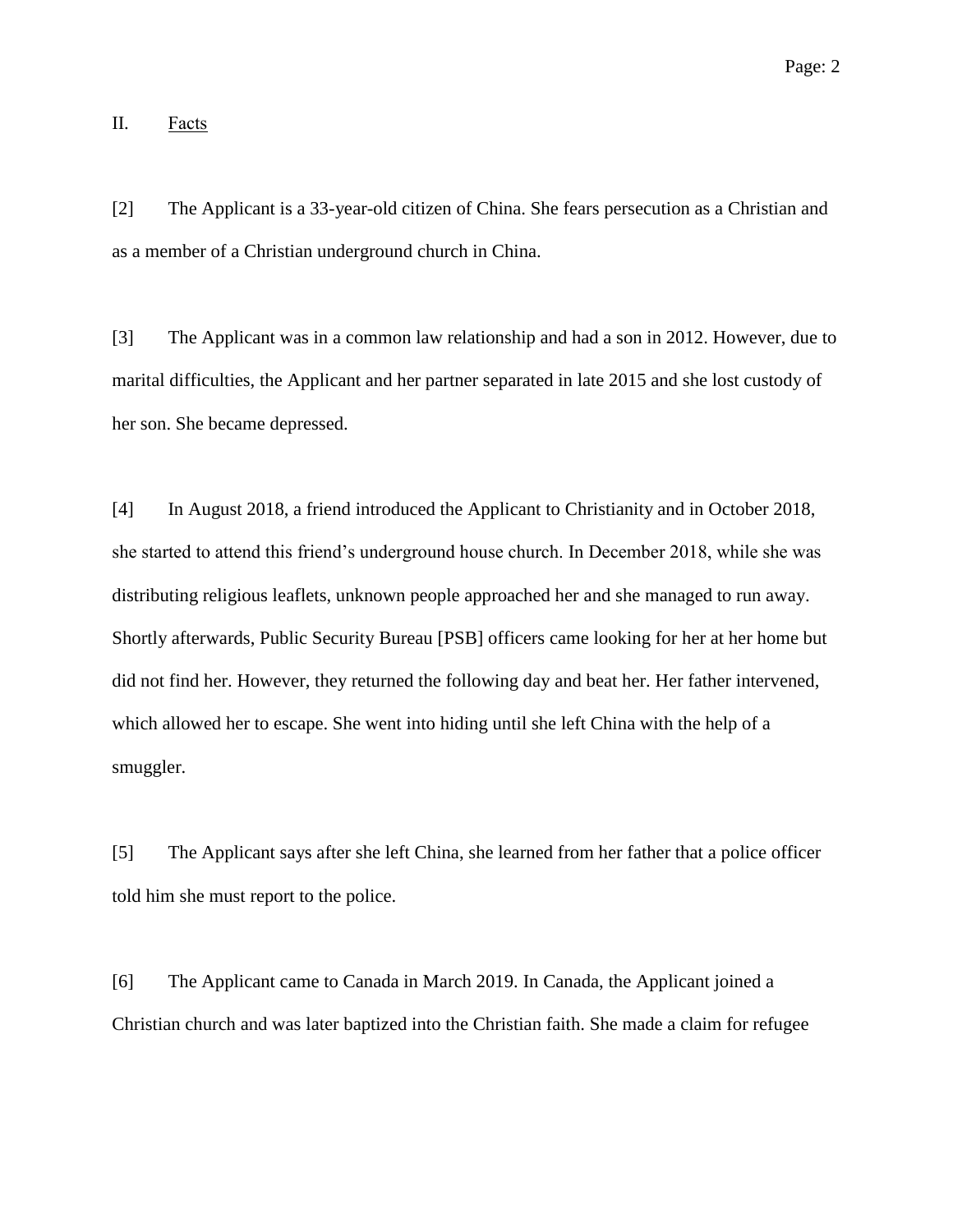protection in April 2019. The RPD found there was insufficient credible evidence to find the Applicant is a Christian.

III. Decision under review

[7] The RAD dismissed the appeal on June 14, 2021 and upheld the RPD's finding that the Applicant is neither a Convention refugee nor a person in need of protection. The RAD states it conducted an independent assessment of the evidence and arguments.

[8] The RAD noted the RPD made several credibility findings.

[9] After considering the totality of the evidence, the RAD found there is insufficient evidence to demonstrate sincerity of belief and found the Applicant is not a genuine adherent to

the Christian faith.

[10] The RAD found a number of contradictions between her Point of Entry notes [POE] and her evidence:

- In her interview with Canada Border Services Agency (CBSA) on March 24, 2019, the Applicant indicated the police were taking pictures but at the hearing, she testified they were staring at her;
- At the hearing, she indicated this incident happened in mid-December but in her Basis of Claim form [BOC], she indicated it occurred in late December and that the police came at the end of December;
- In her interview, she stated four to five police officers came to her home but at the hearing, she stated two people came to look for her.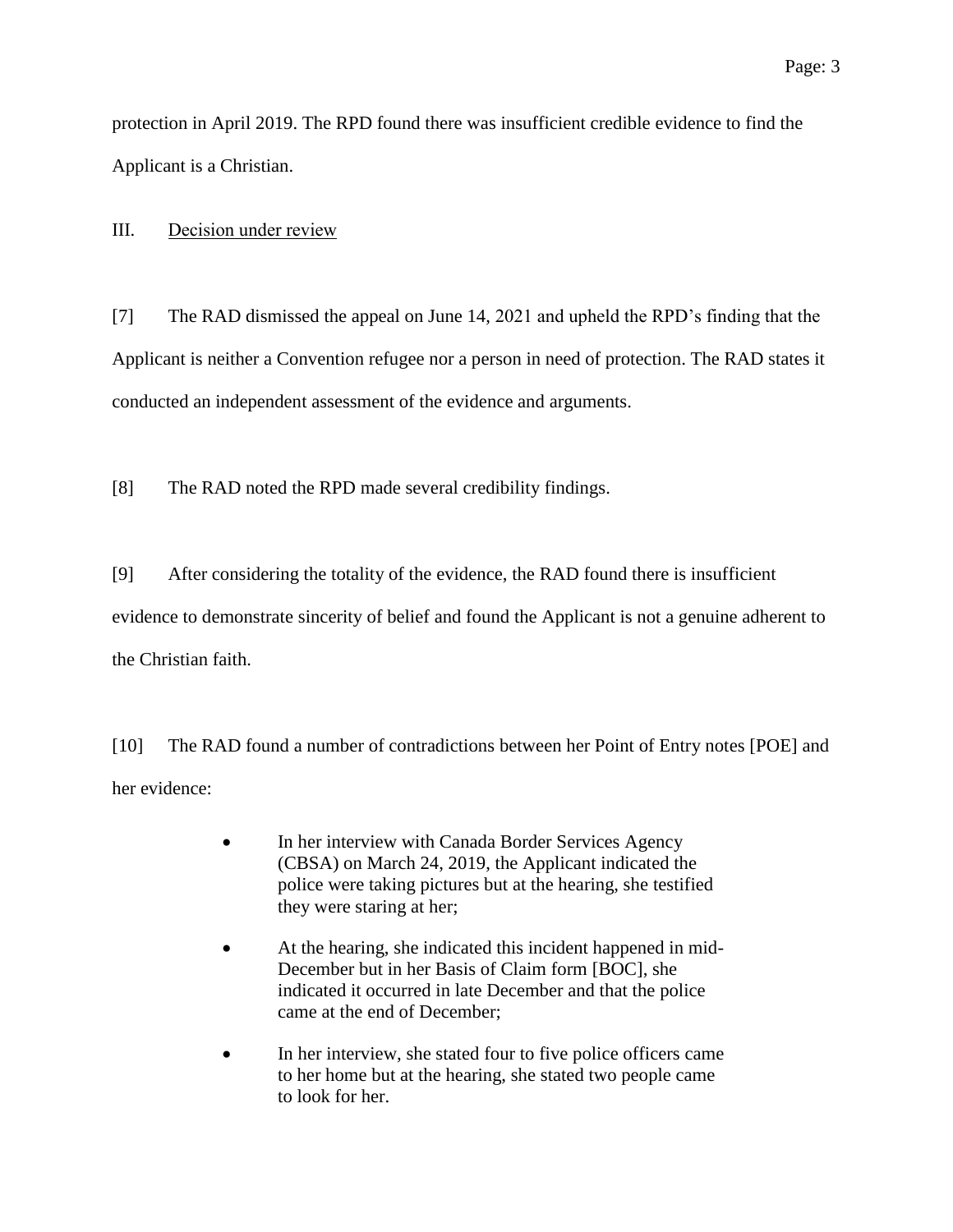### [11] The RAD found the evidence regarding her belief to be vague, brief, and contradictory:

- The Applicant did not demonstrate an understanding or connection with Christianity that in the RAD's opinion could reasonably be expected from a genuine adherent;
- There was a lack of credible evidence regarding any emotional or spiritual connection to the Christianity;
- The Applicant was unclear about basic information on which her claim was based, namely why she was a Christian;
- The Applicant had the opportunity to provide sufficient credible evidence to support her claim because she had Counsel and an interpreter; however, Counsel chose not to ask questions before the RPD nor did the Applicant submit an affidavit with further information at the RAD.

[12] The RAD considered the corroborative evidence and found it not sufficient to address the concerns with the evidence. The evidence demonstrates the Applicant has participated in some Christian activities in Canada, namely a letter from Reverend Ko dated October 13, 2020 and a Baptismal Certificate.

[13] That said, the RAD noted there is persecution of Christians in China and even if the PSB were not seeking the Applicant, if she were a genuine Christian or perceived as one, "she would have a claim." Thus the stakes are high in this case.

[14] The RAD noted the Applicant's participation in Christian activities in Canada is not in question; however, the issue is that there is insufficient credible evidence to support a finding the Applicant is a genuine Christian.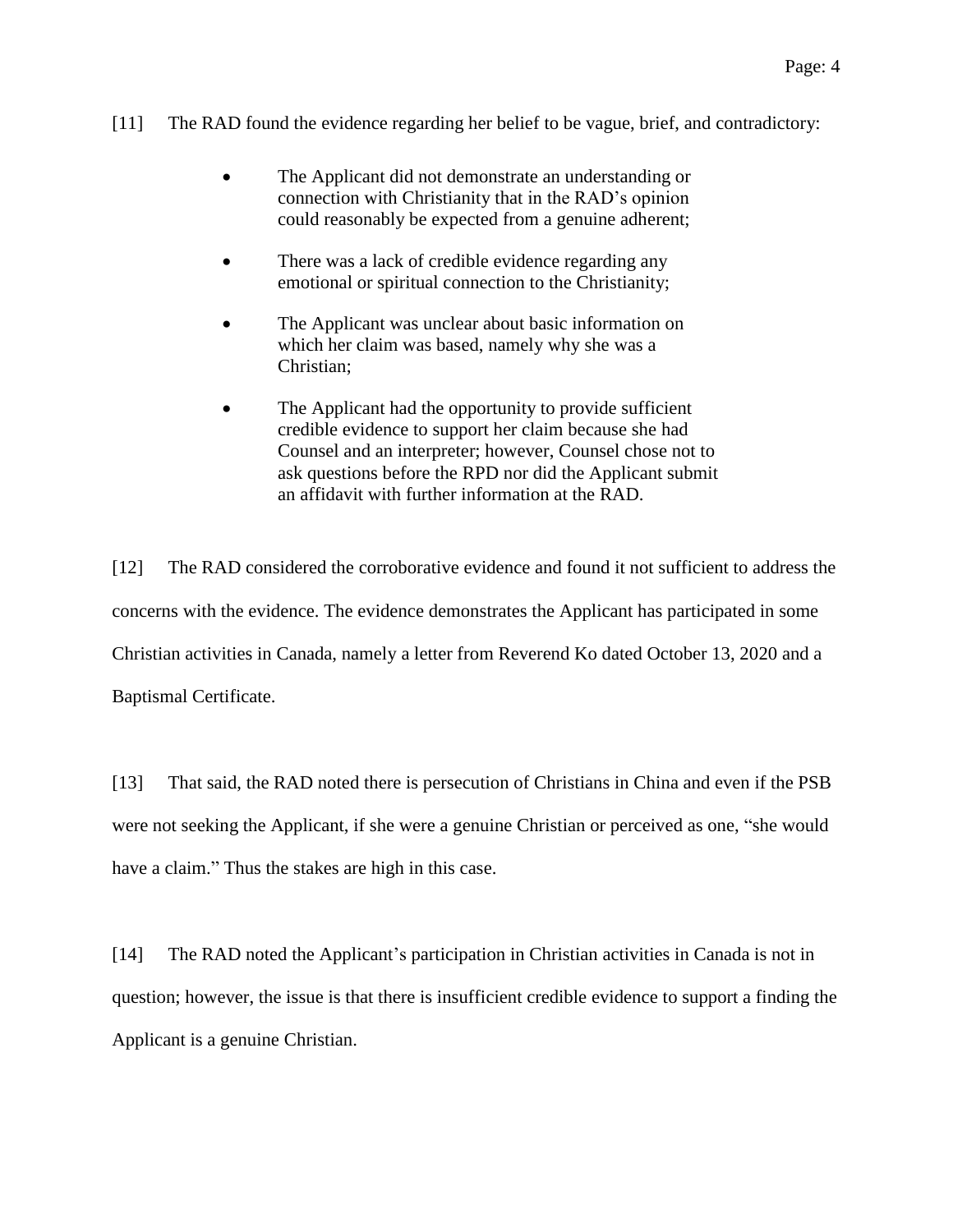[15] The RAD also considered whether the Applicant might have a *sur place* claim on the basis she participated in some Christian activities in Canada but found insufficient evidence to conclude her activities may have come to the attention of the authorities. Moreover, as there is insufficient evidence the Applicant is a genuine practitioner of Christianity, the RAD found her *sur place* claims failed. The RAD concluded it is unlikely the Applicant would continue Christian activities in China, and that there is insufficient evidence to conclude it is likely that authorities would perceive her as a Christian; and even she participated in some Christian activities in Canada, there is insufficient evidence of forward-looking risk.

IV. Issues

[16] The issues are:

- A) Did the RAD breach procedural fairness?
- B) Was the Decision reasonable?

### V. Standard of Review

#### A. *Principle of Procedural Fairness*

[17] With regard to the first issue, questions of procedural fairness are reviewed on the correctness standard: *Canada (Minister of Citizenship and Immigration) v Khosa*, 2009 SCC 12, per Binnie J at para 43. That said, I wish to note in *Bergeron v Canada (Attorney General)*, 2015 FCA 160, per Stratas JA at para 69, the Federal Court of Appeal says a correctness review may need to take place in "a manner 'respectful of the [decision-maker's] choices' with 'a degree of deference': Re: *Sound v Fitness Industry Council of Canada*, 2014 FCA 48, 455 N.R. 87 at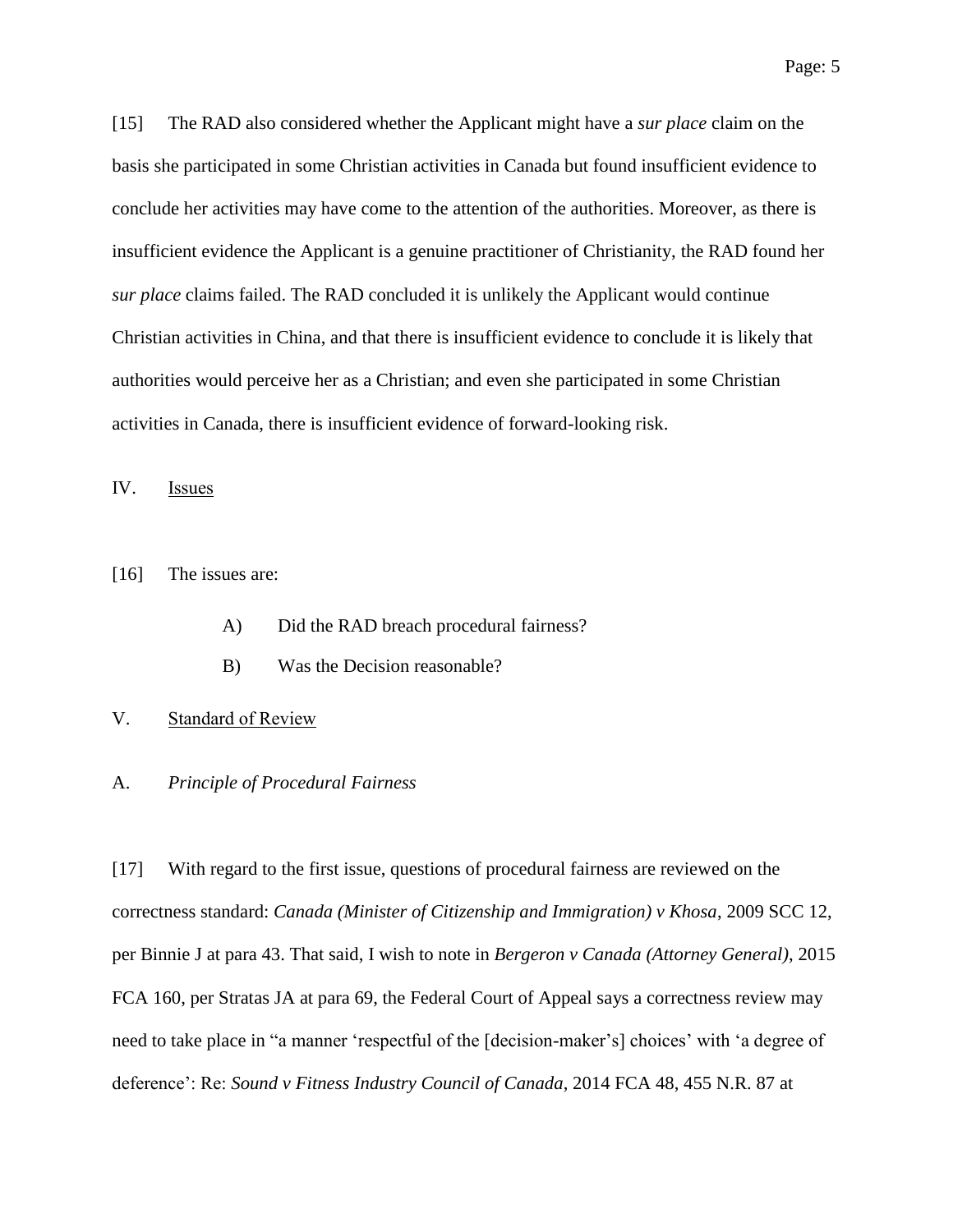paragraph 42." But, see *Canadian Pacific Railway Company v Canada (Attorney General)*, 2018

FCA 69 [Rennie JA]. In this connection I note the Federal Court of Appeal's recent decision

which held judicial review of procedural fairness issues is conducted on the correctness standard:

see *Canadian Association of Refugee Lawyers v. Canada (Immigration, Refugees and* 

*Citizenship)*, 2020 FCA 196 per de Montigny JA [Near and LeBlanc JJA concurring]:

[35] Neither *Vavilov* nor, for that matter, *Dunsmuir v. New Brunswick*, 2008 SCC 9, [2008] 1 S.C.R. 190, have addressed the standard for determining whether the decision-maker complied with the duty of procedural fairness. In those circumstances, I prefer to rely on the long line of jurisprudence, both from the Supreme Court and from this Court, according to which the standard of review with respect to procedural fairness remains correctness.

[18] I also note from the Supreme Court of Canada's teaching in *Canada (Minister of* 

*Citizenship and Immigration) v Vavilov*, 2019 SCC 65 [*Vavilov*] at para 23 that the standard of

review for procedural fairness is correctness:

[23] Where a court reviews the merits of an administrative decision (i.e., judicial review of an administrative decisions other than a review related to a breach of natural justice and/or the duty of procedural fairness), the standard of review it applies must reflect the legislature's intent with respect to the role of the reviewing court, except where giving effect to that intent is precluded by the rule of law. The starting point for the analysis is a presumption that the legislature intended the standard of review to be reasonableness.

[Emphasis added]

[19] In *Dunsmuir v New Brunswick*, 2008 SCC 9 at para 50, the Supreme Court of Canada

explains what is required of a court reviewing on the correctness standard of review:

[50] When applying the correctness standard, a reviewing court will not show deference to the decision maker's reasoning process;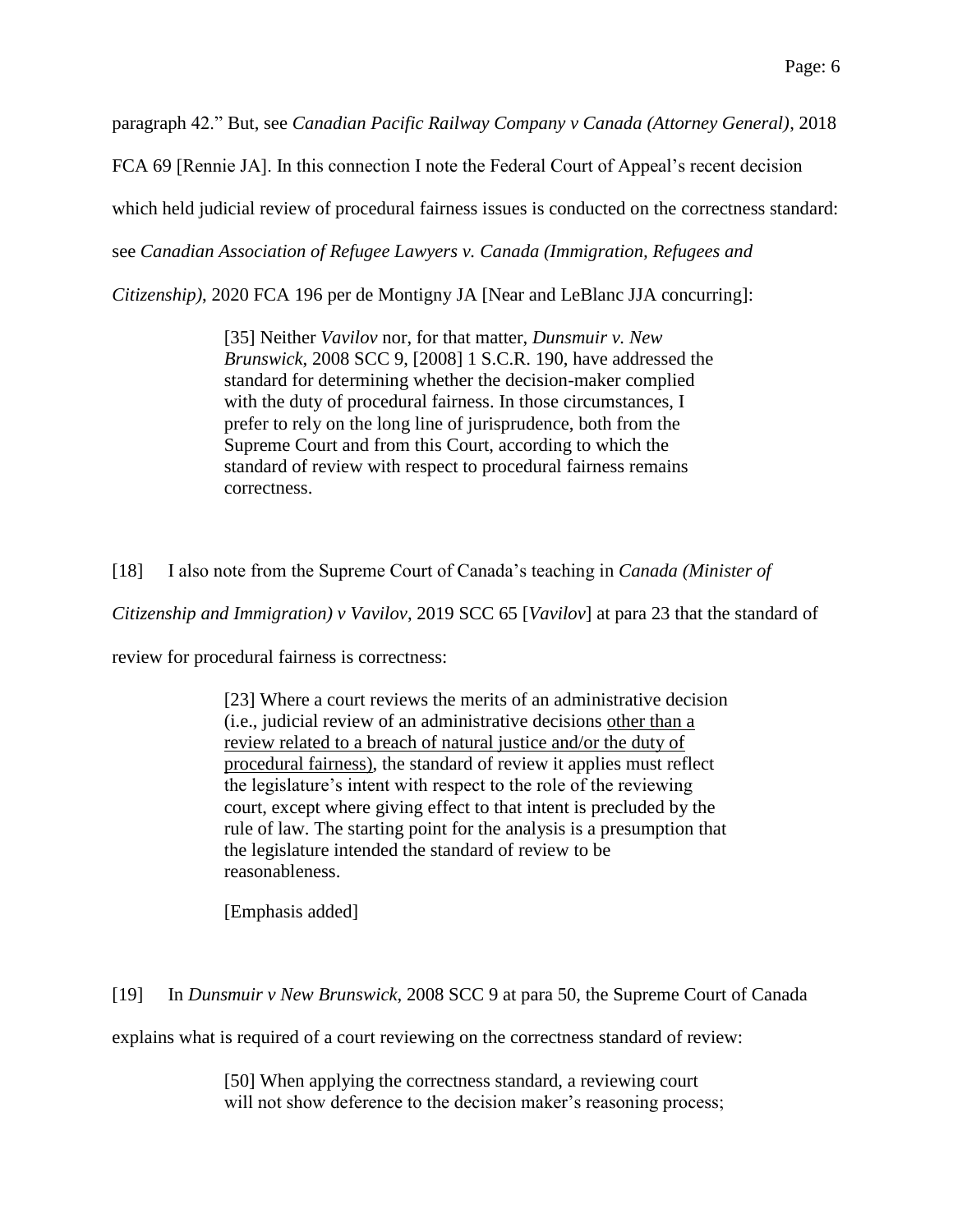it will rather undertake its own analysis of the question. The analysis will bring the court to decide whether it agrees with the determination of the decision maker; if not, the court will substitute its own view and provide the correct answer. From the outset, the court must ask whether the tribunal's decision was correct.

B. *Reasonableness*

[20] With regard to reasonableness, the appropriate standard of review is reasonableness; see

*Canada (Minister of Citizenship and Immigration) v Huruglica*, 2016 FCA 93 at para 35.

[21] In *Canada Post Corp v Canadian Union of Postal Workers*, 2019 SCC 67 [*Canada Post*],

issued at the same time as the Supreme Court of Canada's decision in *Vavilov*, the majority per

Justice Rowe explains what is required for a reasonable decision, and what is required of a court

reviewing on the reasonableness standard:

[31] A reasonable decision is "one that is based on an internally coherent and rational chain of analysis and that is justified in relation to the facts and law that constrain the decision maker" (*Vavilov*, at para. 85). Accordingly, when conducting reasonableness review "[a] reviewing court must begin its inquiry into the reasonableness of a decision by examining the reasons provided with 'respectful attention' and seeking to understand the reasoning process followed by the decision maker to arrive at [the] conclusion" (*Vavilov*, at para. 84, quoting *Dunsmuir*, at para. 48). The reasons should be read holistically and contextually in order to understand "the basis on which a decision was made" (*Vavilov*, at para. 97, citing *Newfoundland Nurses*).

[32] A reviewing court should consider whether the decision as a whole is reasonable: "what is reasonable in a given situation will always depend on the constraints imposed by the legal and factual context of the particular decision under review" (*Vavilov*, at para. 90). The reviewing court must ask "whether the decision bears the hallmarks of reasonableness – justification, transparency and intelligibility – and whether it is justified in relation to the relevant factual and legal constraints that bear on the decision" (*Vavilov*, at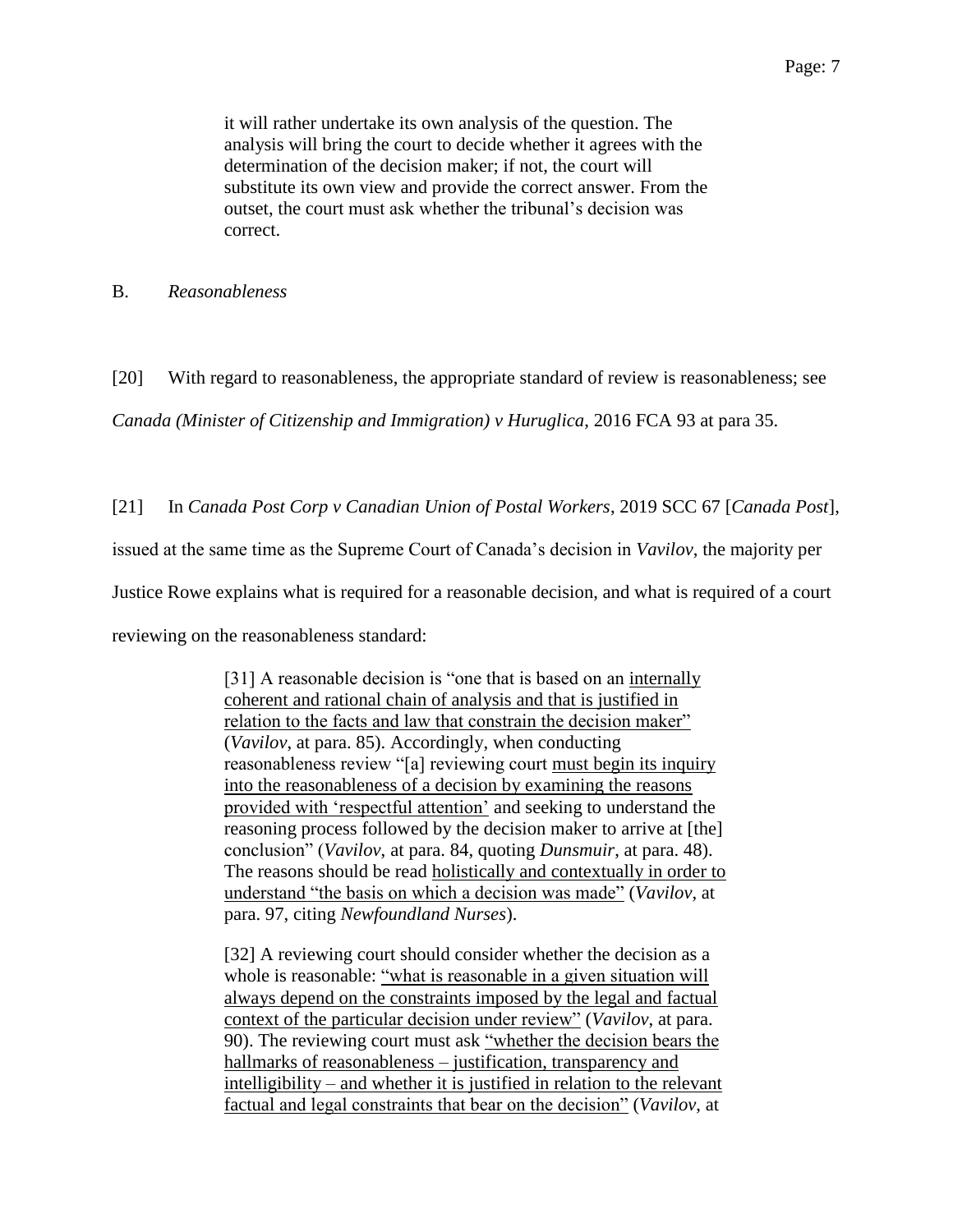para. 99, citing *Dunsmuir*, at paras. 47 and 74, and *Catalyst Paper Corp. v. North Cowichan (District)*, 2012 SCC 2, [2012] 1 S.C.R. 5, at para. 13).

[33] Under reasonableness review, "[t]he burden is on the party challenging the decision to show that it is unreasonable" (*Vavilov*, at para. 100). The challenging party must satisfy the court "that any shortcomings or flaws relied on ... are sufficiently central or significant to render the decision unreasonable" (*Vavilov*, at para. 100).

[Emphasis added]

[22] The Supreme Court of Canada in *Vavilov* at para 86 states, "it is not enough for the outcome of a decision to be justifiable. Where reasons for a decision are required, the decision must also be justified, by way of those reasons, by the decision-maker to those to whom the decision applies," and provides guidance that the reviewing court decide based on the record before them:

> [126] That being said, a reasonable decision is one that is justified in light of the facts: *Dunsmuir*, para. 47. The decision maker must take the evidentiary record and the general factual matrix that bears on its decision into account, and its decision must be reasonable in light of them: see *Southam*, at para. 56. The reasonableness of a decision may be jeopardized where the decision maker has fundamentally misapprehended or failed to account for the evidence before it. In *Baker*, for example, the decision maker had relied on irrelevant stereotypes and failed to consider relevant evidence, which led to a conclusion that there was a reasonable apprehension of bias: para. 48. Moreover, the decision maker's approach would *also* have supported a finding that the decision was unreasonable on the basis that the decision maker showed that his conclusions were not based on the evidence that was actually before him: para. 48.

[Emphasis added]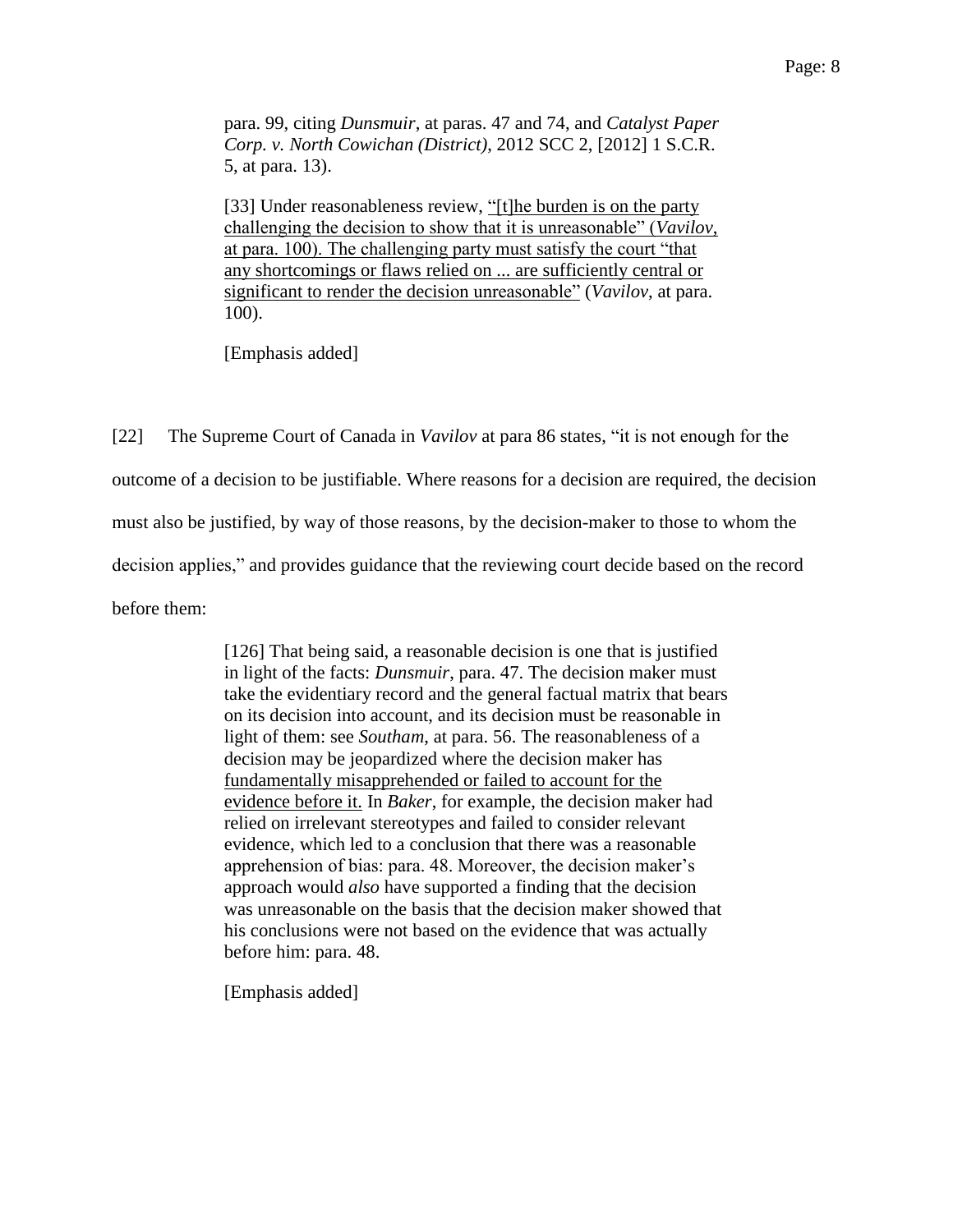### VI. Analysis

#### A. *Did the RAD breach procedural fairness?*

[23] The Applicant submits the RAD raised new credibility issues about the alleged inconsistencies in her evidence. This she says breached principles of natural justice because none of the alleged discrepancies were raised by the RPD in the first instance and the RAD did not give the Applicant notice of its new concerns. The Applicant cites to *Husian v Canada (Citizenship and Immigration)*, 2015 FC 684 at para 10 [*Husian*], where Justice Hughes said that where: "the RAD chooses to take a frolic and venture into the record to make further substantive findings, it should give some sort of notice to the parties and give them an opportunity to make submissions." The Applicant submits while it was open to the RAD to assess the Applicant's credibility, it is not entitled to raise new issues on appeal of its own motion without notice to an applicant, as well as an opportunity to respond, citing to *Fu v Canada (Citizenship and Immigration)*, 2017 FC 1074 [per Diner J] at paras 12-15 [*Fu*].

[24] However, in this case it was the Applicant's counsel who raised credibility as an issue before the RAD. This made her credibility one of the determinative issues before the RAD, as it was before the RPD. Therefore the RAD did not "frolic and venture into the record" as per *Husian* and *Fu*, and the credibility findings are not "new issues"*.*

[25] It is well-settled that where an applicant's credibility is in issue before the RPD, it is not a breach of procedural fairness for the RAD to find an additional basis to question that credibility using the record that was before the RPD. When the credibility of a claimant is "at the heart of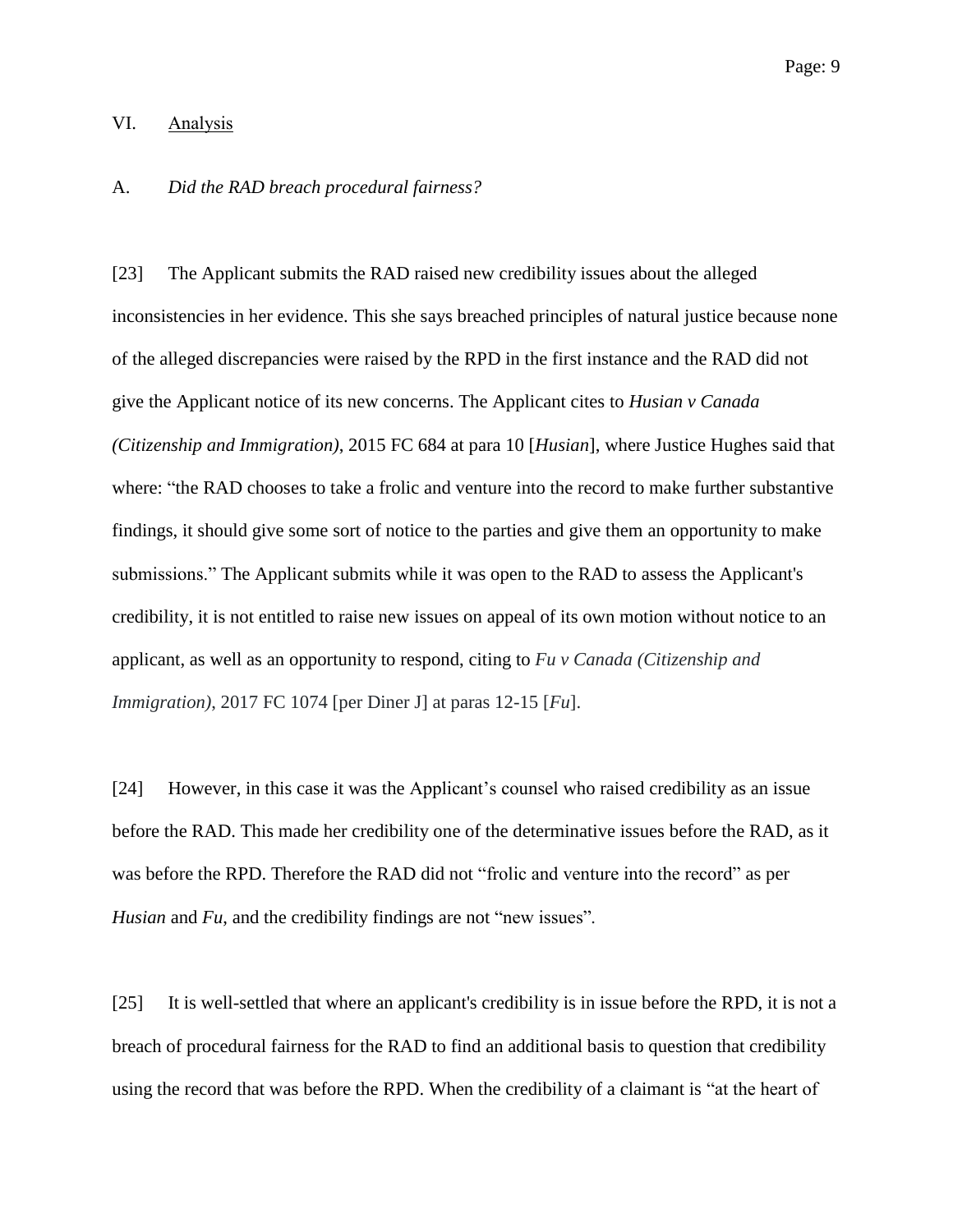the RPD's decision" and is included in the grounds for appeal, the RAD is entitled to make independent credibility findings without giving the applicant another opportunity to make submissions. In this respect, there is no requirement to provide a running score to an applicant; credibility was at the heart of the RPD's concerns, and the Applicant chose to put it in issue before the RAD. She cannot say she was surprised when the RAD considered and made determinations on the very issue she put before the RPD. She was not entitled to any further notice or an opportunity to respond, see *Yimer v Canada (Citizenship and Immigration),* 2019 FC 1335 [per Bell J] at para 17, citing to *Corvil v Canada (Citizenship and Immigration),* 2019 FC 300 [per LeBlanc J as he then was] at para 13:

> [17] The RAD did not breach the principles of procedural fairness. In this case, the RPD's findings and the grounds of appeal before the RAD concerned the applicant's credibility. Where the applicant's credibility is already in issue before the RPD, it is not a breach of procedural fairness for the RAD to find an additional basis to question that credibility using the record that was before the RPD. The applicant knew that credibility was a live issue given the RPD's original decision. Credibility is listed in his grounds of review to the RAD. Accordingly, findings regarding the applicant's credibility based on the RAD's independent analysis of the do not constitute "new issues" giving rise to a right to be given notice and an opportunity to respond (*Corvil v Canada (Citizenship and Immigration)*, 2019 FC 300 at paras 13–15 [*Corvil*]; *Oluwaseyi* at para 13; *Sary v Canada (Minister of Citizenship and Immigration)*, 2016 FC 178 at paras 27–32; *Ibrahim v Canada (Minister of Citizenship and Immigration)*, 2016 FC 380 at paras 21–30). I acknowledge that my conclusion and the case law cited are not in agreement with the decision in *Palliyaralalage v Canada (Citizenship and Immigration)*, 2019 FC 596.

[18] As in *Corvil* at paragraph 16, even leaving aside the RAD's two independent findings with respect to the applicant's credibility, the RAD's decision remains reasonable. In this case, the RAD upheld the conclusions at which the RPD arrived regarding the applicant's credibility, which was reasonable. The upholding of those conclusions is sufficient to warrant the dismissal of the applicant's appeal.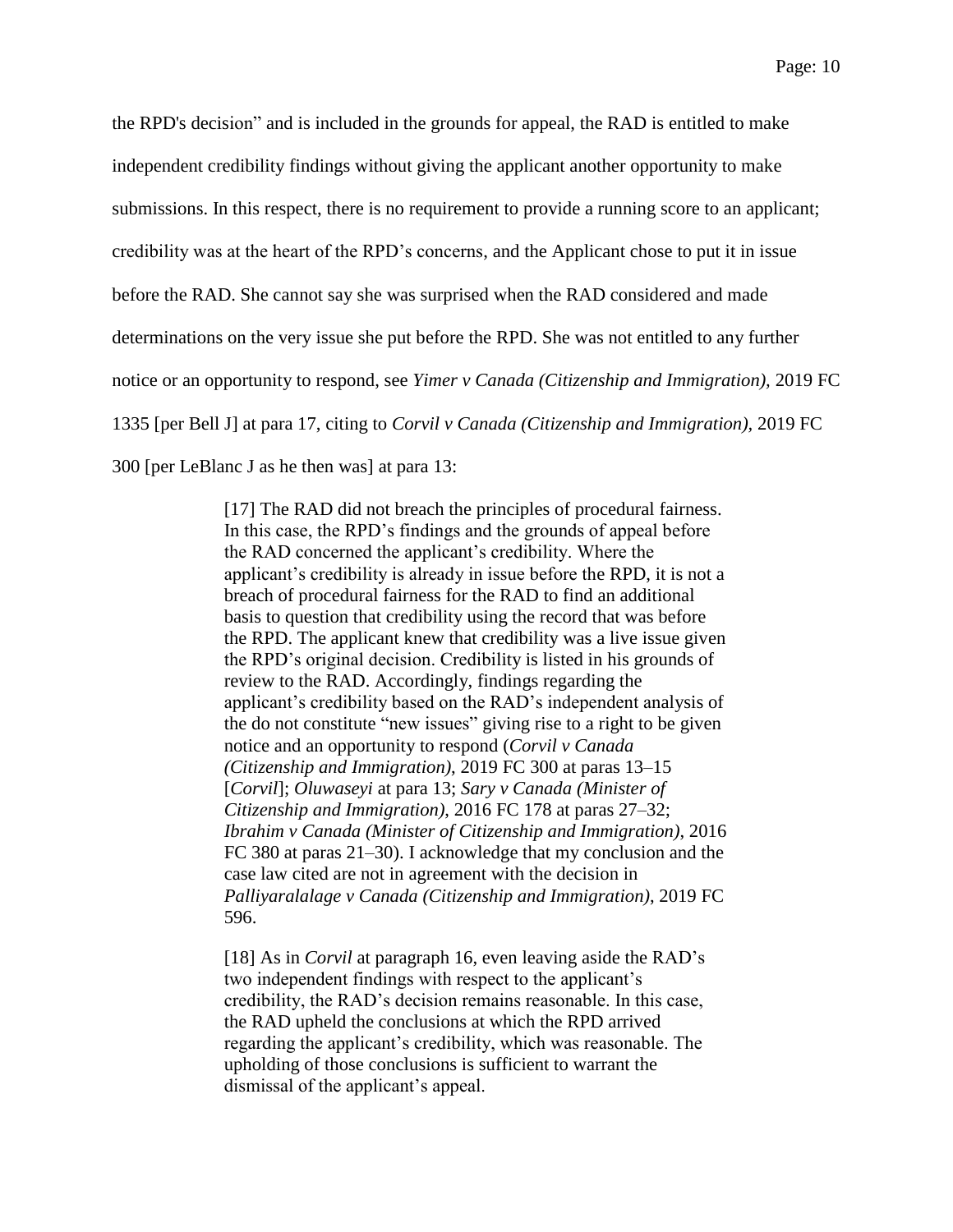[26] See also *Smith v Canada (Citizenship and Immigration)*, 2019 FC 1472 [*Smith*], where I

noted the jurisprudence and concluded the RAD may make independent findings of credibility if

credibility was raised before the RPD at paras 31-32:

[31] In addition, as noted in *Nuriddinova v Canada (Citizenship and Immigration)*, 2019 FC 1093, per Walker J at paras 47-48, the RAD would in any event have been entitled to make independent findings of credibility against an appellant where credibility was at issue before the RPD, the RPD's findings are contested on appeal and the RAD's additional findings arise from the evidentiary record:

> [47] The RAD's role on appeal is to consider the record before the RPD and to review the RPD's decision against the issues raised by the appellant, respecting the basic principle of procedural fairness that a party must have an opportunity to respond to new issues that will have a bearing on a decision affecting them (*Tan* at para 32). While the RAD cannot raise a new issue without notice to the parties, it is entitled to make independent findings of credibility against an appellant where credibility was at issue before the RPD, the RPD's findings are contested on appeal and the RAD's additional findings arise from the evidentiary record. (*Adeoye* at paras 12-13, citing *Sary v Canada (Citizenship and Immigration)*, 2016 FC 178 at paras 27-32). This principle was recognized in *Kwakwa*, cited by the Applicants, where Justice Gascon stated that a new question or issue is one which "constitutes a new ground or reasoning on which a decisionmaker relies, other than the grounds of appeal raised by the applicant, to support the valid or erroneous nature of the decision appealed from" (*Kwakwa* at para 24).

[48] I agree with the Applicants that the issue of credibility is very broad and that the RAD cannot have *carte blanche* to identify any new credibility issue. However, the Applicants raised the issue of Ms. Nurridinova's testimony broadly, stating that it was "consistent, uncontradicted, plausible and corroborated". The RAD directly addressed this ground of appeal, highlighting inconsistencies between her BOC and testimony, and Mr.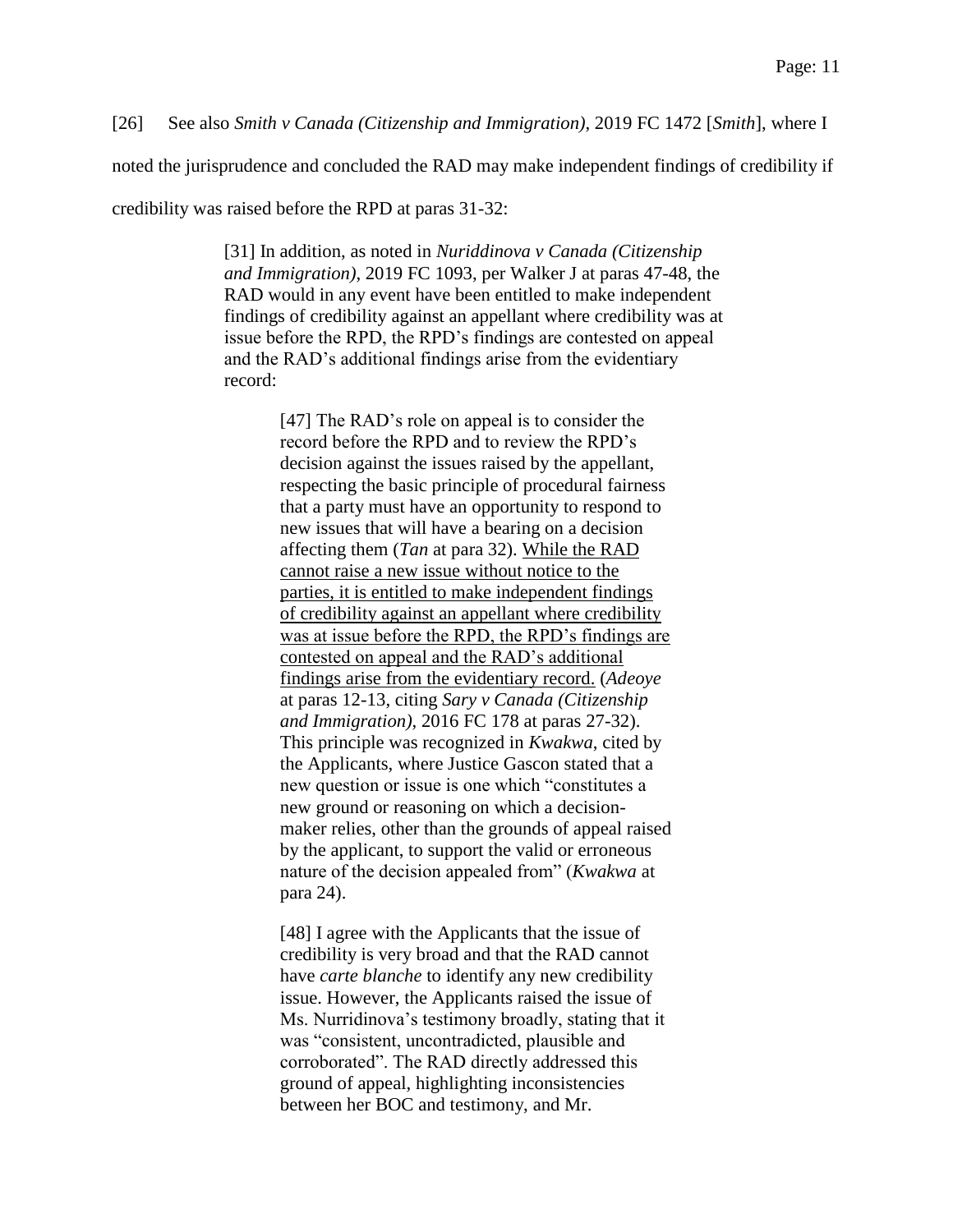Page: 12

Nurridinov's testimony, that arose from questions posed by the RPD. As a result, I find that the RAD did not raise a new question in support of its decision and did not breach the Applicants' right to procedural fairness.

[Emphasis added]

[32] In this connection it is noteworthy that the Applicant raised the matter of credibility in his submissions to the RAD, in which he also submitted that the RAD should agree that "we are then to presume that [the mother] was credible and her testimony was true."

[27] And without belabouring the point see also the ruling in this issue recently made by

Justice Diner, quoting Justice Walker, in *Lin v. Canada (Citizenship and Immigration)*, 2022 FC

682 at paras 7 and following:

[7] As for the second issue, the Applicant argues that the RAD breached the principles of procedural fairness when it failed to put its concerns regarding the birth certificates to the Applicant, relying primarily on *Gondi v Canada (Minister of Citizenship and Immigration*), 2006 CF 433, where Justice Layden-Stephenson at paragraphs 14-15 had found that there was a report in the NDP, which the RPD used to fault the applicants, without advising them about the report, or giving them a chance to respond.

[8] I do not find this argument has any merit. First of all, there were errors on the face of the birth certificate (regarding its numbering not corresponding with the year of birth of the child). First, I note that this finding of the RAD is supported by country condition documentation, which the Applicant did not address in his written submissions to the Court. Rather the Applicant only attacks procedural fairness.

[9] In that regard, the Applicant stated to the RAD that the RPD failed to address other identity documents, which he says was an error in the RPD decision. That is exactly what the RAD then went on to do in assessing the birth certificates. I note that the jurisprudence is clear: the RAD may make further and independent credibility findings when credibility has been raised by the RPD and then the applicant in its arguments to the RAD.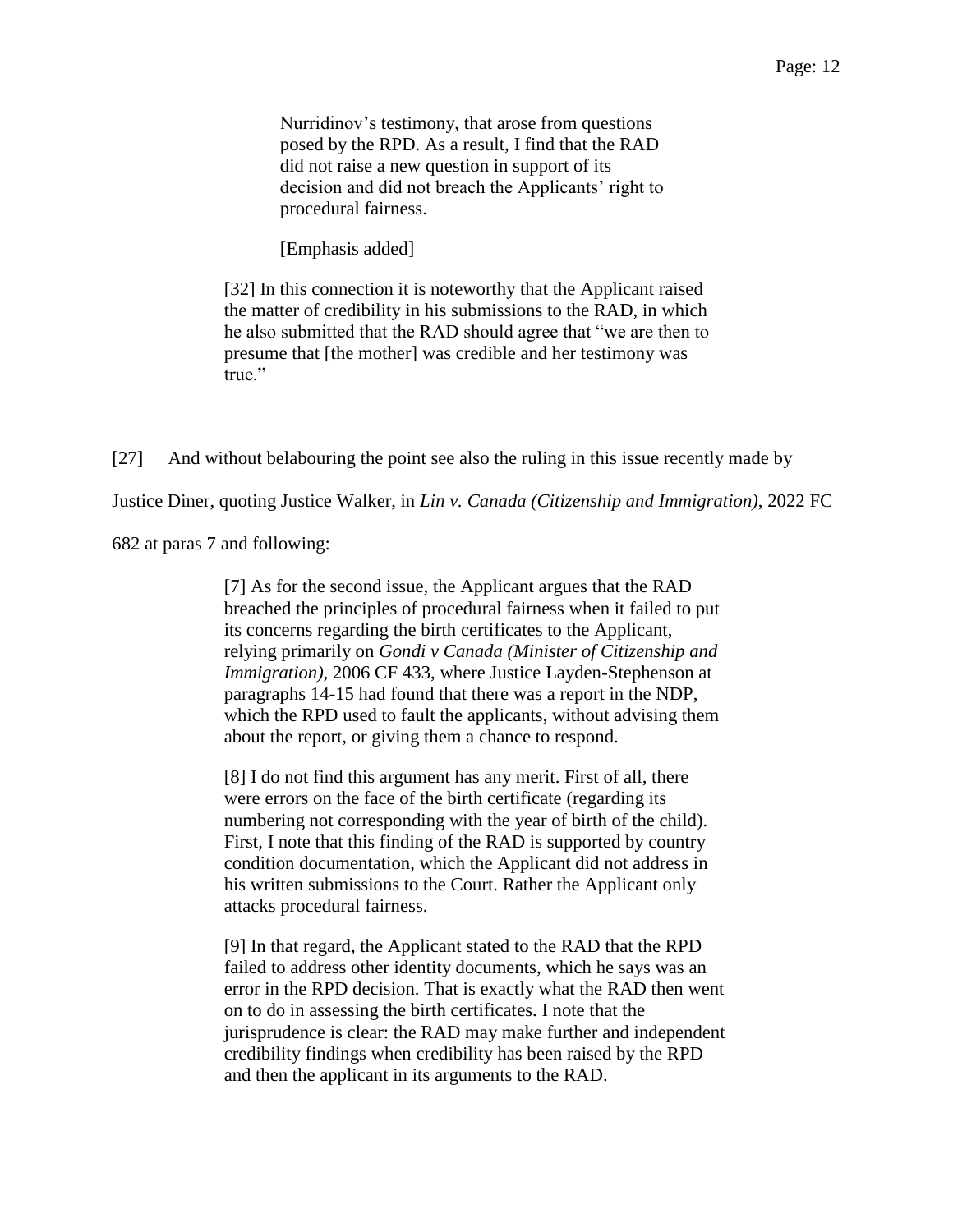[10] For instance, in *Gedara v. Canada (Citizenship and Immigration)*, 2021 FC 1023 at paragraphs 37-39, Justice Brown cited other decisions with approval including *Nuriddinova v Canada (Citizenship and Immigration), 2*019 FC 1093, where Justice Walker had stated at para 47:

> While the RAD cannot raise a new issue without notice to the parties, it is entitled to make independent findings of credibility against an appellant where credibility was at issue before the RPD, the RPD's findings are contested on appeal and the RAD's additional findings arise from the evidentiary record.

[28] Therefore, in the case at bar, the RAD was entitled to make new credibility findings

based on the record it reviewed, because 1) the RPD based its findings on credibility and 2) the

Applicant made submissions on the RPD's credibility findings before the RAD.

[29] Procedural fairness was not breached.

- B. *Is the Decision reasonable?*
	- (1) Microscopic assessment of evidence

[30] The RAD found a number of contradictions between the Applicant's POE and her testimony. My comments follow each:

> • In her interview with Canada Border Services Agency (CBSA) on March 24, 2019, the Applicant indicated the police were taking pictures but at the hearing, she testified they were staring at her. Court Comment: There is no inconsistency because it is possible her picture was being taken while she was being stared at.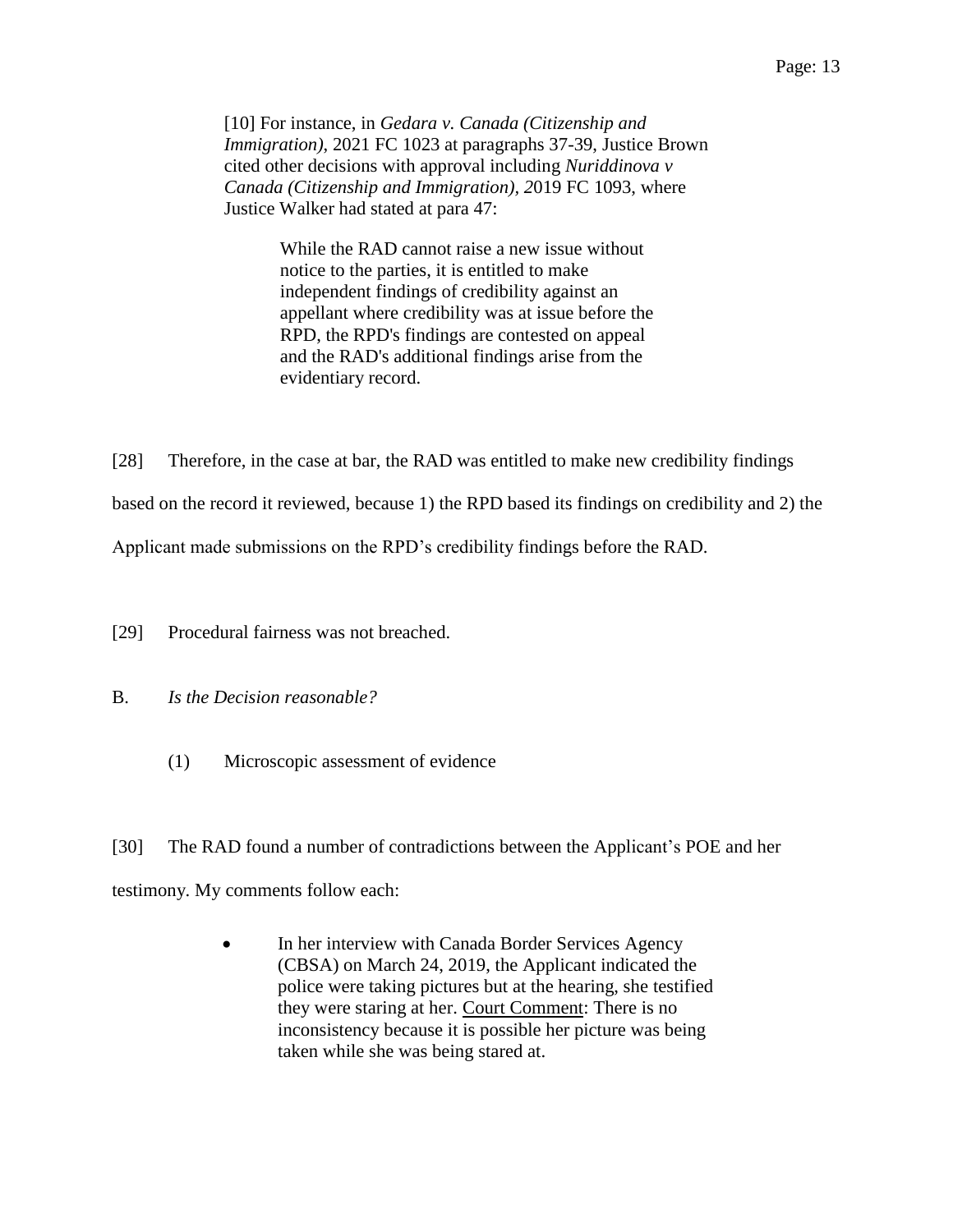- At the hearing, she indicated this incident happened in mid-December but in her BOC, she indicated it occurred in late December and that the police came at the end of December. Court Comment: In fact, the Applicant's evidence was that "I think probably in the middle of the month [of December, ed.]". I do not see the alleged discrepancy on this record.
- In her interview, she stated four to five police officers came to her home but at the hearing, she stated two people came to look for her. Court Comment: I accept this indicates inconsistency as to the level of state interest in the Applicant that rises above merely microscopic analysis.

[31] The RAD found there is "insufficient credible evidence to conclude it is more than likely the incident occurred." I agree consistency is a hallmark of credibility in refugee claims and that a decision-maker is entitled to draw a negative inference from an applicant's inconsistent testimony: see *Singh v Canada (Citizenship and Immigration),* 2020 FC 179 [per Pentney J] at para 17, citing to *Rahal v Canada (Citizenship and Immigration)*, 2012 FC 319 [per Gleason J as she then was] at paras 41-46, and *Magonza v Canada (Citizenship and Immigration)*, 2019 FC 14 [per Grammond J] at paras 16-20.

[32] However, on these findings it appears the reasoning is flawed.

[33] I am also mindful of this Court's warning against placing great emphasis on POE statements because the "circumstances surrounding the taking of those statements is far from ideal and questions about their reliability will often arise", see *Cetinkaya v Canada (*Citizenship and Immigration)*,* 2012 FC 8 [per Russell J] at para 50, citing *Wu v Canada (Citizenship and Immigration*), 2010 FC 1102 [per O'Reilly J] at para 16.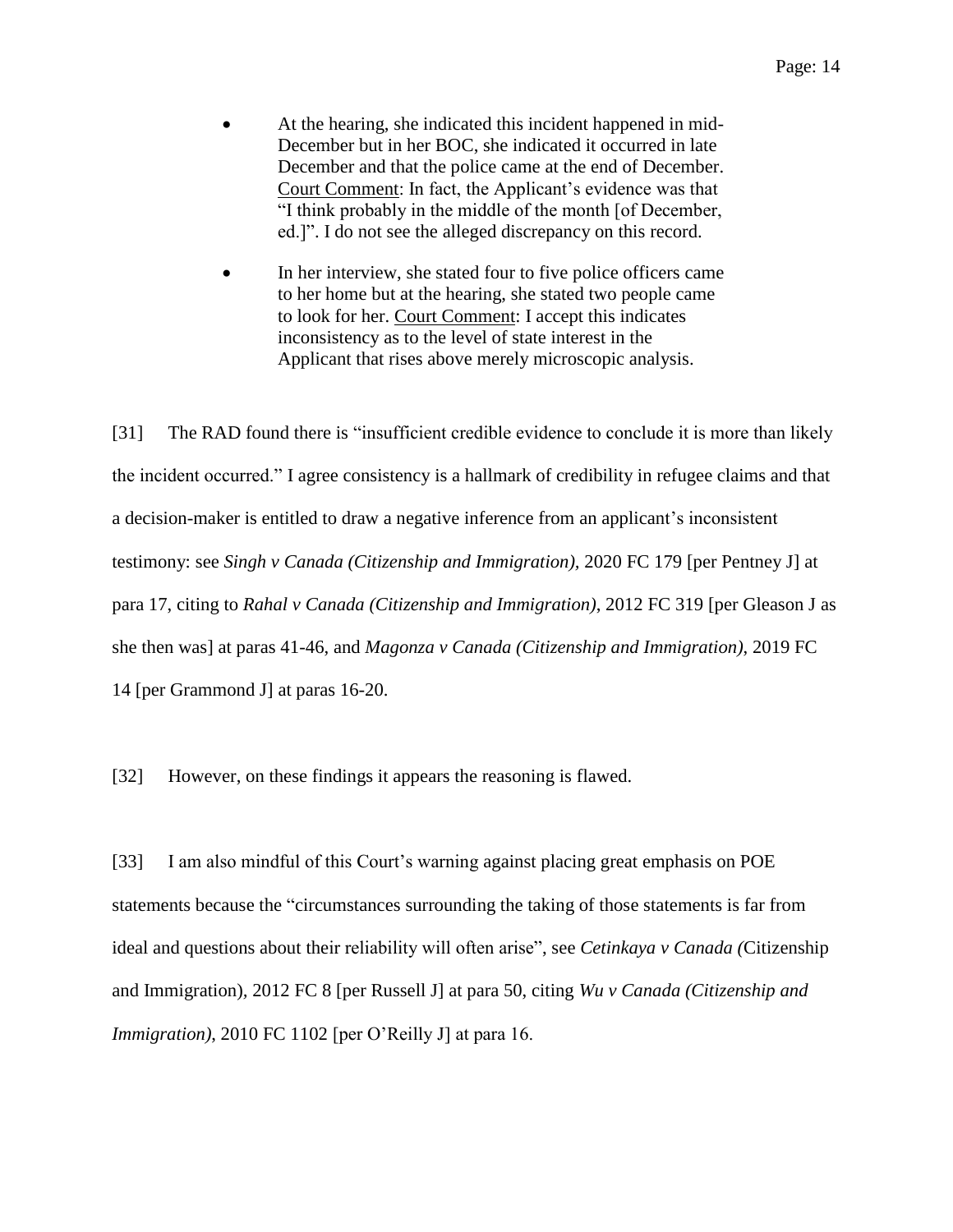(2) Level of religious knowledge

[34] The Applicant submits, and I agree, the RAD was unreasonable in their assessment of whether she is a genuine Christian. While the RAD acknowledged she was able to articulate "some fundamental concepts" about her faith, it found her testimony about Christianity too vague to be credible and she failed to demonstrate an "emotional or spiritual connection" to her faith.

[35] First, the Applicant answered in credible detail when questioned about the Christian faith and the RAD's finding was particularly unreasonable given the Applicant was asked so few questions about the Christian faith. Specifically, the Applicant points to the following excerpt from the RPD hearing:

> RPD: … So, I am asking you to describe one of the talks from the previous meetings or services you have gone to.

> Applicant: So, there was a female. A practitioner. She shared her stories with us the time before last Sunday. She was not religious but she had God's blessings. She had cancer before she started to believe in Jesus. After she got cancer, she prayed every single day and her cancer healed. I thought that was a miraculous story and it was very touching.

> RPD: And can you tell me about some of the Bible stories that you discuss or that you have heard about in your services?

> Applicant: My favourite story from the holy Bible is one story from the Gospel of Mark. It talked about a widow offered coins to the treasury and she was very poor but she offered all of the money she had. In Jesus's eyes, being rich or poor is not how much money you have, it is how much you offer. So, I was really touched by this Bible story.

RPD: Do you read the Bible?

Applicant: Yes.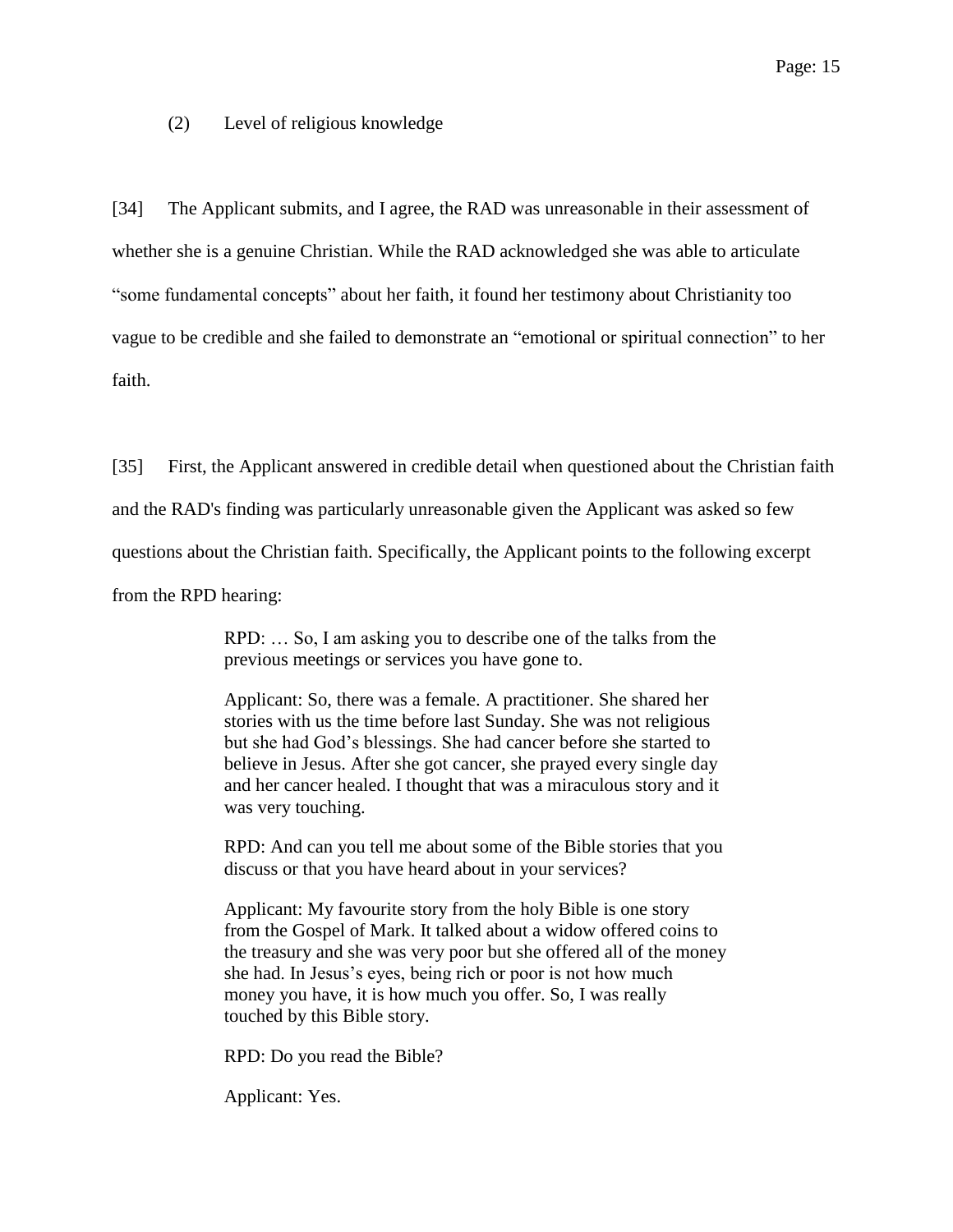RPD: How often?

Applicant: I have really bad memory but I do every day a little bit. I read a little bit every day.

RPD: OK. Can you tell me what the meaning of Easter is?

Applicant: That is the day when Jesus raised from the dead.

RPD: So, what happened before that?

Applicant: That Is Jesus' crucifixion.

RPD: And how did that happen?

Applicant: So, Jesus was crucified on the cross at Golgotha and there were two guards on also by the two sides of him, left and right. And Jesus died at noon.

RPD: Who was responsible for his crucifixion?

Applicant: It's Pilate at the time.

RPD: What denomination is the church you go to here?

Applicant: That is Pentecostal.

RPD: And what is Pentecost?

Applicant: Outside, I am not quite familiar with but I know our church emphasizes the Holy Spirit.

RPD: So you don't know what Pentecost is?

Applicant: Yes I know Pentecost. That is a holiday.

RPD: So, explain it to me.

Applicant: That is the day when the Holy Spirit descended.

RPD: And when is it celebrated? When is it celebrated?

Applicant: I believe it is in September.

RPD: Why do you believe that?

Applicant: Last time I remember mentioned once but I don't quite remember. Sorry.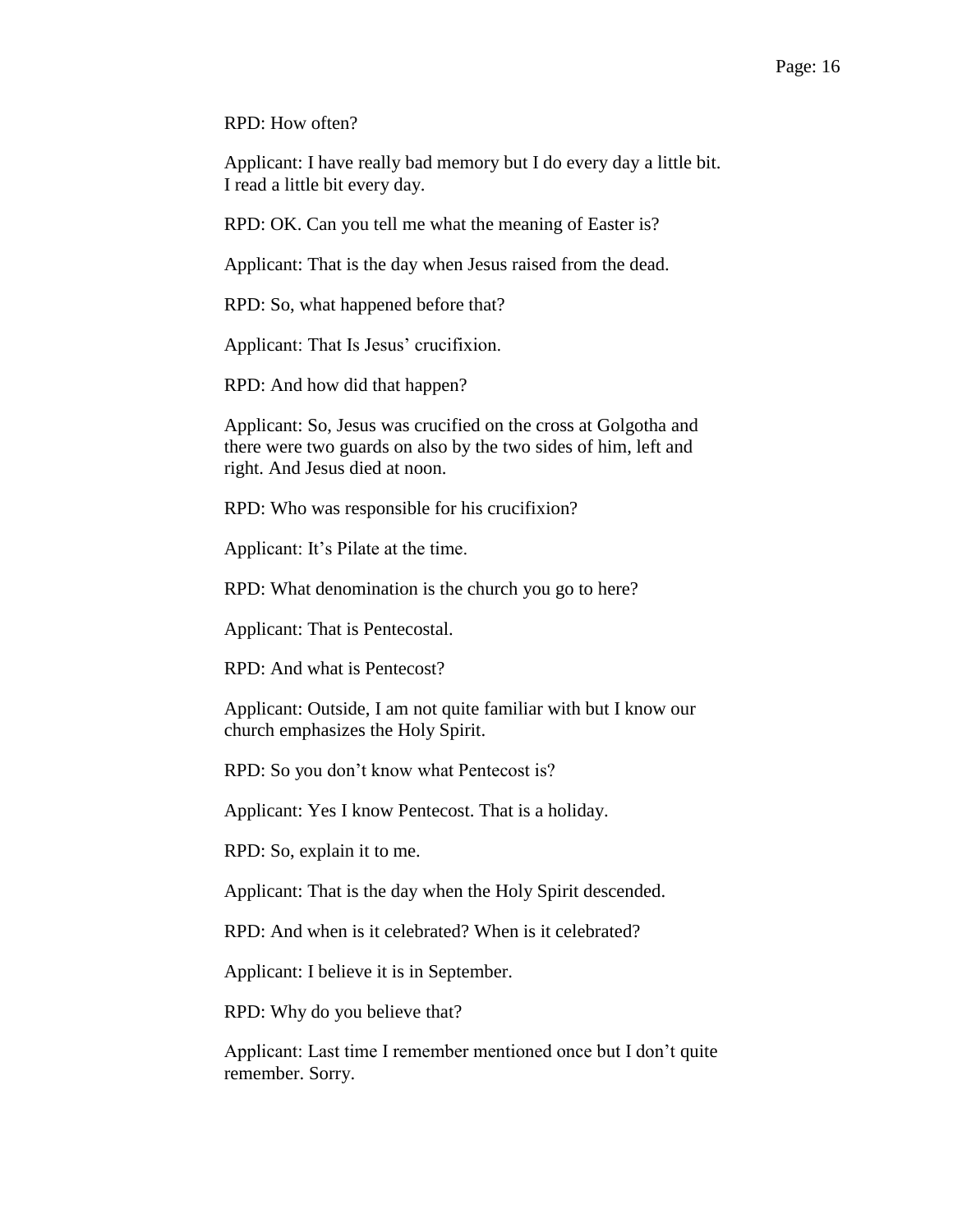RPD: OK. Who are you living with in Canada?

Applicant: Can I add something?

RPD: Yes.

Applicant: I think I remember the first mention it was around May, the Pentecost. I do not remember. Sorry.

[36] The Applicant also relies on *Zeng v Canada (Citizenship and Immigration)*, 2021 FC

318; I agree with Justice Barnes who held "immigration decision-makers must be very careful

about drawing firm credibility conclusions about the authenticity of a person's religious or

philosophical beliefs based on supposed weaknesses in the knowledge of relevant doctrine":

[6] This is a case where both the RPD and the RAD purported to assess the *bona fides* of the Applicant's asserted belief system as a disciple of Falun Gong. As this Court has frequently cautioned, immigration decision-makers must be very careful about drawing firm credibility conclusions about the authenticity of a person's religious or philosophical beliefs based on supposed weaknesses in the knowledge of relevant doctrine: see *Dong v Canada (MCI)*, 2010 FC 55, [2010] FCJ No 54; *Chen v Canada (MCI)*, 2007 FC 270, [2007] FCJ No 395; *Feradov v Canada*, 2007 FC 101, [2007] FCJ No 135; *Huang v Canada (MCI)*, 2008 FC 346, [2008] FCJ No 452; *Ullah v Canada (MCI)*, [2000] FCJ No 1981, 101 ACWS (3d) 792; and *Wang v Canada (MCI)*, 2011 FC 1030, [2011] FCJ No 1291.

[7] Caution is warranted because a legitimate devotee may lack a capacity to deeply understand, interpret or articulate a complex code of applicable principles. That problem can be exacerbated where the relevant doctrine is obscure or where the decision-maker fails to sufficiently probe the issue.

[37] Pentecost is an event in the Christian faith the timing of which is tied to Good Friday / Easter Sunday. Those days, like Passover in the Hebrew faith and other religious events in other faiths, are moveable events determined in part by reference to the lunar calendar. And while the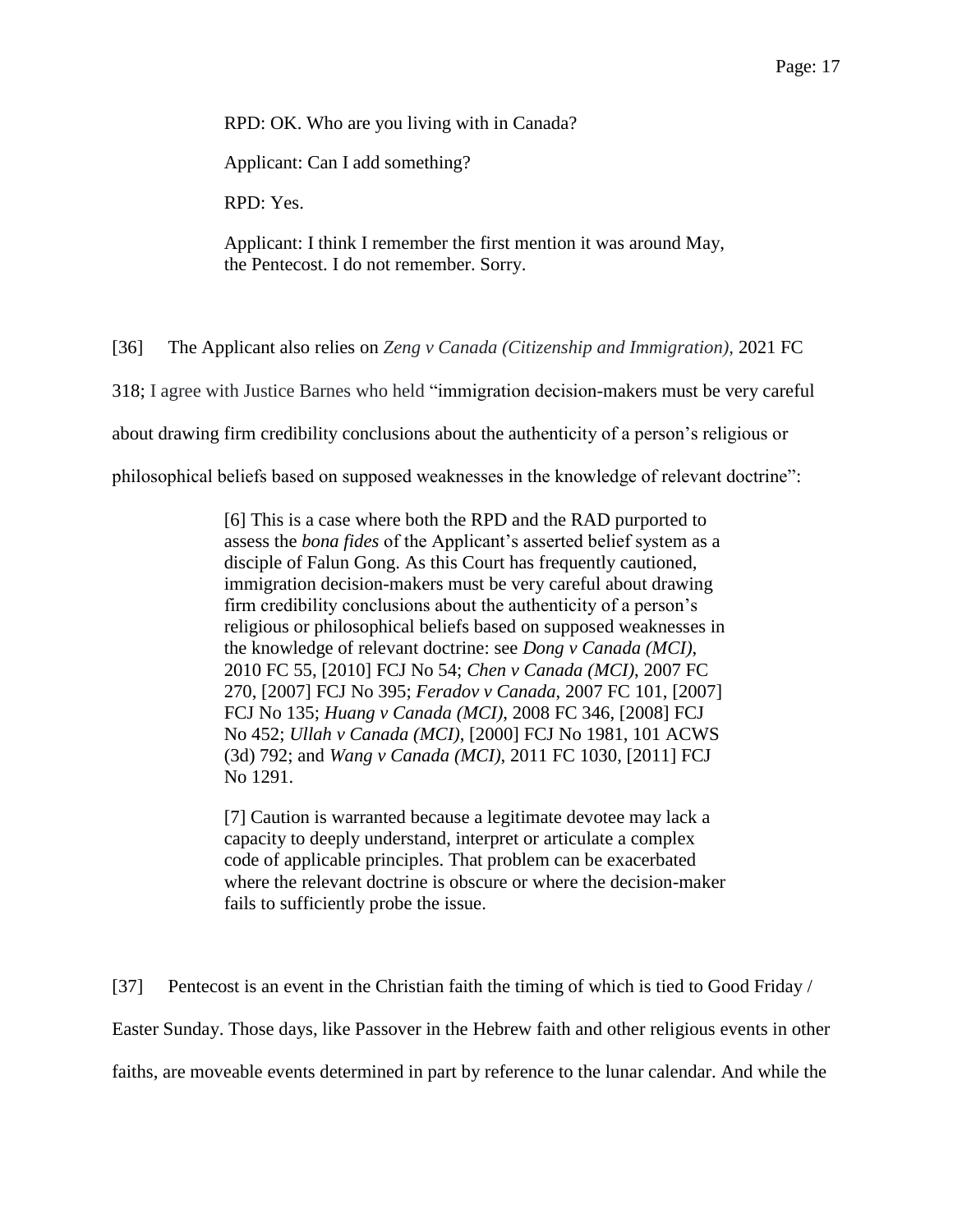Applicant apparently answered this question incorrectly as occurring in September, the record shows she corrected herself immediately stating it was in May. She should not be faulted for coming to a correct answer albeit after a very brief false start. That is the essence of impermissibly microscopic analysis.

[38] Moreover, the RAD faulted the Applicant for what it described as her lack of any credible evidence of her "emotional or spiritual connection" to Christianity. In this respect, the Applicant submits and I agree it is unclear how she could have demonstrated a sufficient "emotional or spiritual connection" to Christianity to satisfy the RAD, or how the RAD could measure her "emotional or spiritual connection" to the Christian faith.

[39] The Applicant relies as do I on longstanding jurisprudence of this Court set out in *Wei v Canada (Citizenship and Immigration),* 2010 FC 694. There, Justice Beaudry found the RPD erred by impugning the genuineness of a claimant's religious faith on the basis the applicant failed to demonstrated an "emotional" connection to Christianity:

> [17] Second, the Panel notes that the Applicant did not appear to have an emotional commitment to the Christian faith. This is a somewhat perplexing finding, particularly as the Applicant testified through an interpreter, and I don't see how the Board could properly assess the Applicant's emotional commitment in these circumstances.

[18] I am of the opinion that the Court's intervention is warranted.

[40] The Applicant in the case at bar also testified through an interpreter. I would only add on this point that I am as perplexed as was Justice Beaudry and frankly do not see how the RAD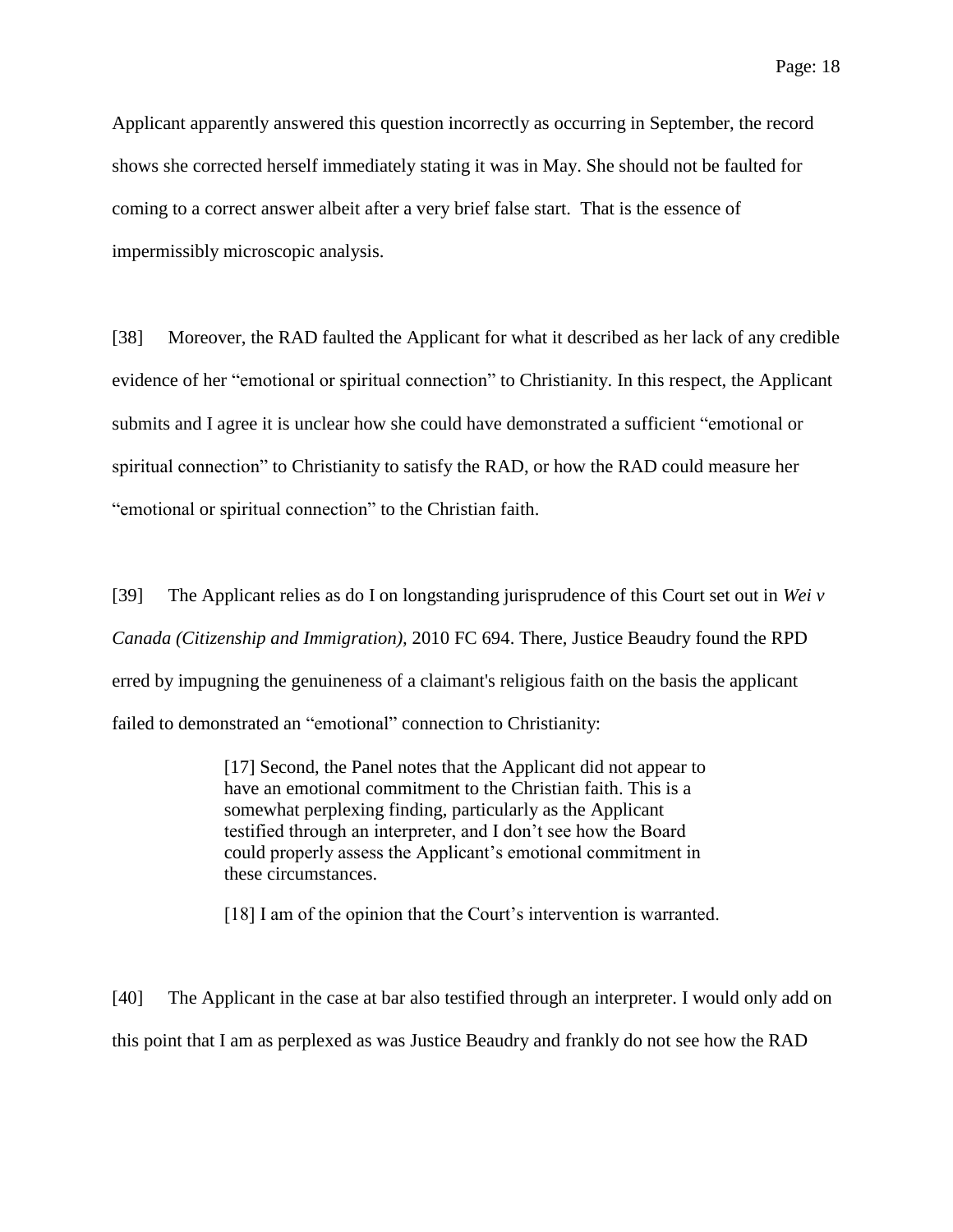could properly assess the Applicant's emotional, let alone her spiritual connection to the Christian faith. This finding does not pass muster.

[41] Third, it appears to me the RAD erred by drawing an adverse inference from the Applicant's former counsel failing to test her Christian knowledge at the hearing, and from failing to file new evidence to support her position on appeal to the RAD. With respect, the RPD is the master of its own procedure and had the flexibility to control its own process in determining how to proceed in a given case (*Rodriguez Vieira v Canada (Citizenship and Immigration*), 2012 FC 838 [per Mactavish J as she then was] at para 14). The Member's ability to make inquiries of the Applicant was in no way circumscribed by the content of counsel's questions. As stated in *Zeng, supra* at para 11: "… Indeed, the RPD has a responsibility to prompt and probe where it harbours a concern like this and the RAD has a corresponding responsibility to hold the RPD to that interrogatorial standard." And, with respect, there is no merit in the proposition that an applicant may file new evidence to support her position on appeal unless it was not available at the time of the RPD hearing.

[42] It seems to me the RAD missed the mark in criticizing the Applicant for the RPD's failure to "prompt and probe" as required by this Court in Justice Barnes' decision in *Zeng*.

[43] I also note it may be unreasonable for the RAD to focus on religious knowledge as the sole barometer of the genuineness of faith. There is a "very low bar" on refugee claimants to demonstrate religious knowledge as a requirement for proving religious identity. It is the sincerity of a person's beliefs or practices that matters, not whether the beliefs or practices are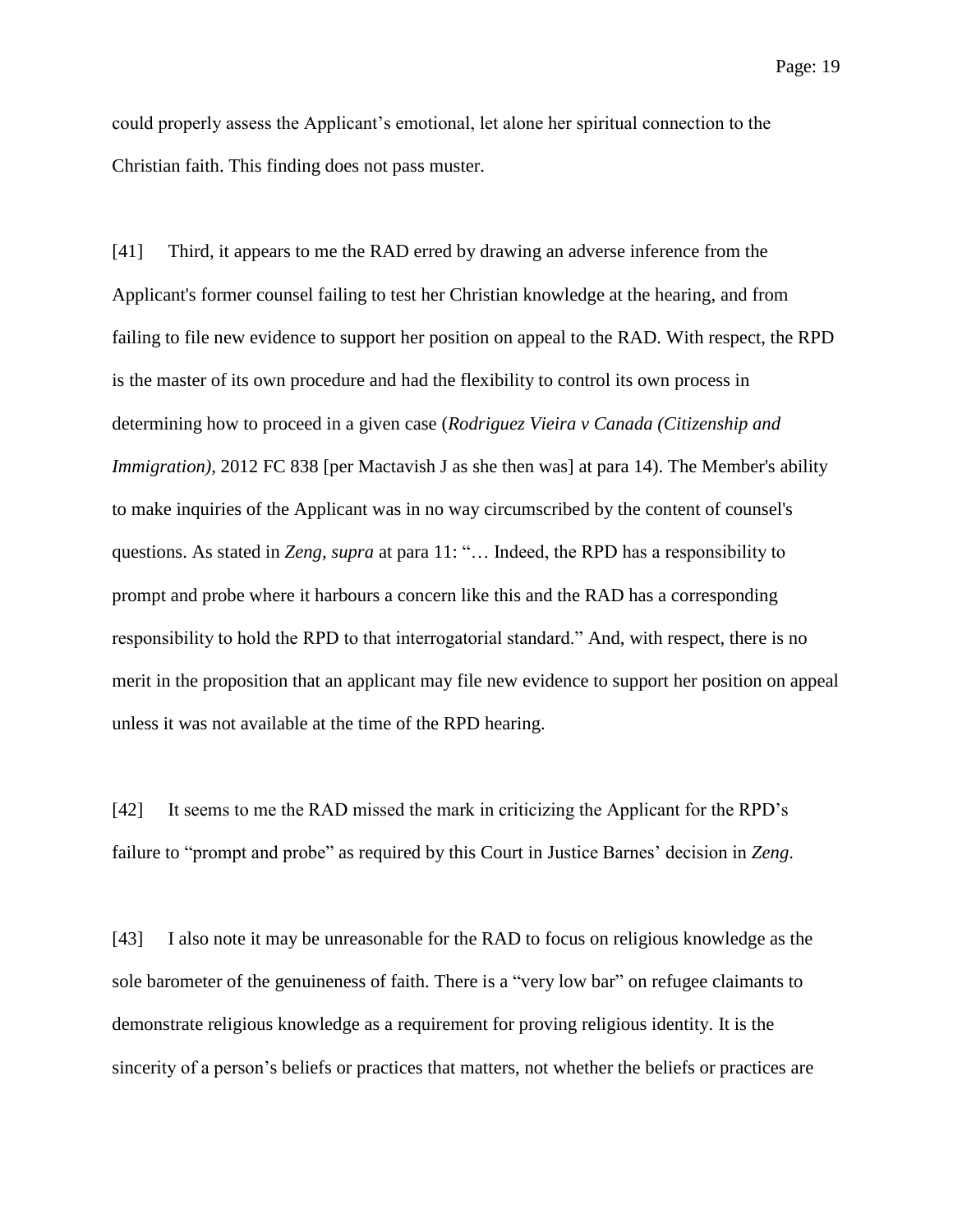objectively valid, and any inquiry into religious beliefs must be approached with extreme caution

because of the subjective nature of such beliefs, see *Huang v Canada (Citizenship and* 

*Immigration*), 2012 FC 1002 [per Mandamin J]:

## [11] More recently in *Lin v Canada (Minister of Citizenship & Immigration)*, 2012 FC 288 at para 61, Justice Russell stated:

Given the low bar this Court has set for claimants seeking protection to demonstrate religious knowledge, it is my view that, as in *Huang*, the RPD in this case engaged in an overly stringent and microscopic examination of the Applicant's knowledge of Falun Gong. It erroneously weighed his testimony on this issue against its own misguided idea of what a person in the Applicant's circumstances should or would know or understand. I agree with the Applicant that, in so doing, the RPD based its finding that he is not a Falun Gong practitioner on unattainable and unreasonable requirements for knowledge of the practice. The RPD also failed to consider the fact that, as Justice Francis Muldoon said in *Valtchev v. Canada (Minister of Citizenship & Immigration)*, [2001] F.C.J. No. 1131 (Fed. T.D.), "refugee claimants come from diverse cultures, and actions which appear implausible when judged from Canadian standards might be plausible when considered from within the claimant's milieu."

[12] The inquiry by courts (and tribunals) into religious belief is to be approached with caution given the very subjective and personal nature of a person's religious belief. In *Syndicat Northcrest v. Amselem*, 2004 SCC 47(*Amselem*) the Supreme Court of Canada stated that claimants seeking to invoke freedom of religion should not need to prove the validity of their beliefs are objectively recognized as valid. The Supreme Court indicated that a person must show sincerity of belief and not that a particular belief is "valid":

> **50** ...Accordingly, courts should avoid judicially interpreting and thus determining, either explicitly or implicitly, the content of a subjective understanding of religious requirement, "obligation", precept, "commandment", custom or ritual. Secular judicial determinations of theological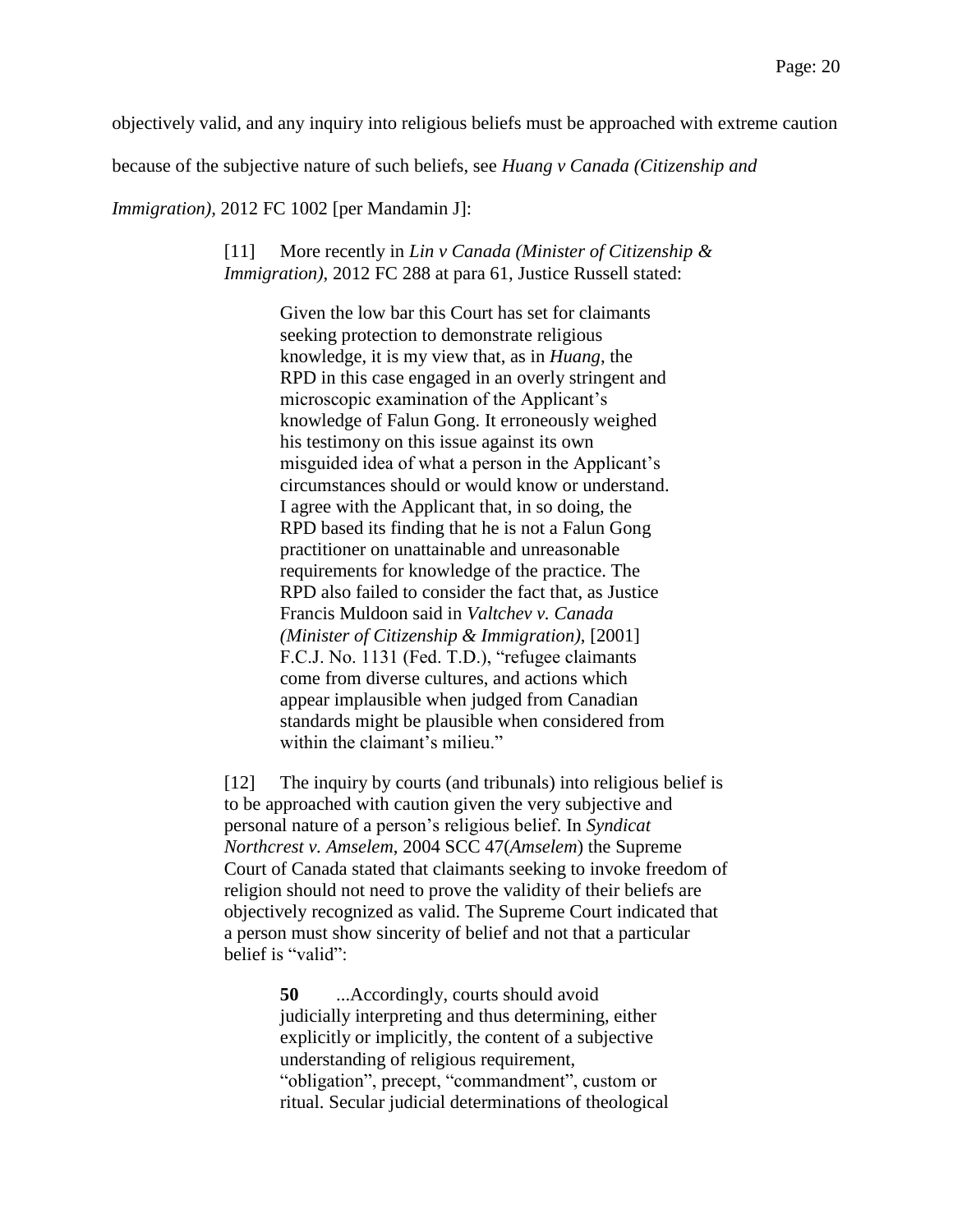or religious disputes, or of contentious matters of religious doctrine, unjustifiably entangle the court in the affairs of religion.

**51** That said, while a court is not qualified to rule on the validity or veracity of any given religious practice or belief, or to choose among various interpretations of belief, it is qualified to inquire into the sincerity of a claimant's belief, where sincerity is in fact at issue: see *Jones, supra; Ross, supra*. It is important to emphasize, however, that sincerity of belief simply implies an honesty of belief: see *Thomas v. Review Board of the Indiana Employment Security Division, supra*.

...

**53** Assessment of sincerity is a question of fact that can be based on several non-exhaustive criteria, including the credibility of a claimant's testimony (see *Woehrling*, *supra*, at p. 394), as well as an analysis of whether the alleged belief is consistent with his or her other current religious practices. It is important to underscore, however, that it is inappropriate for courts rigorously to study and focus on the past practices of claimants in order to determine whether their current beliefs are sincerely held...

[emphasis added]

[44] Compliance with this observation does not involve the Court reweighing the evidence. Instead it entails the RAD comporting itself in accordance with constraining jurisprudence as required by *Canada Post, supra* at paras 31 and 32.

VII. Conclusion

[45] In my respectful view, the Applicant has not shown the RAD breached her right to procedural fairness. However, judicial review will be granted because the Decision is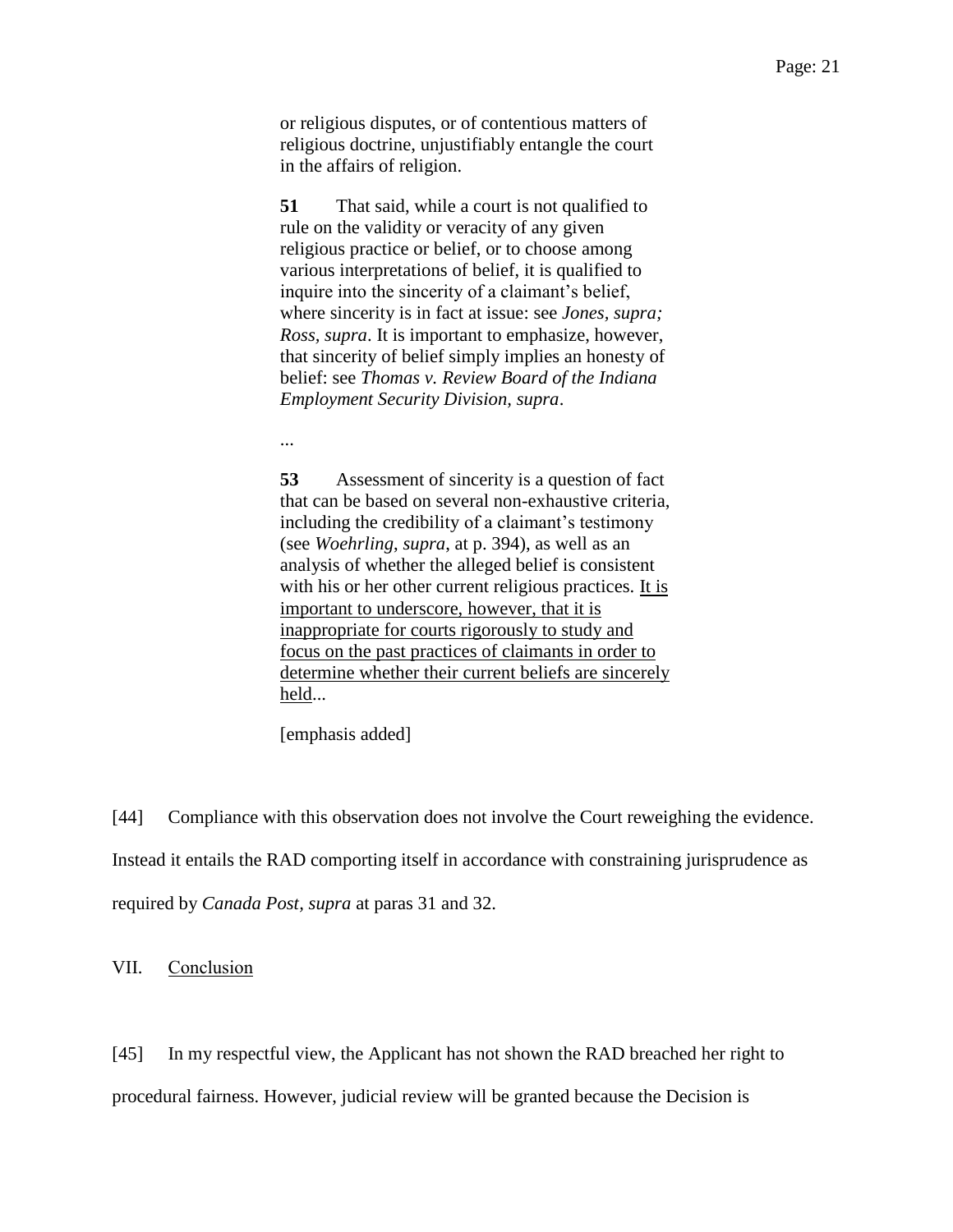unreasonable with respect to the RAD's assessment of the Applicant's religious knowledge and whether she is a genuine Christian.

VIII. Certified Question

[46] Neither party proposed a question of general importance, and none arises.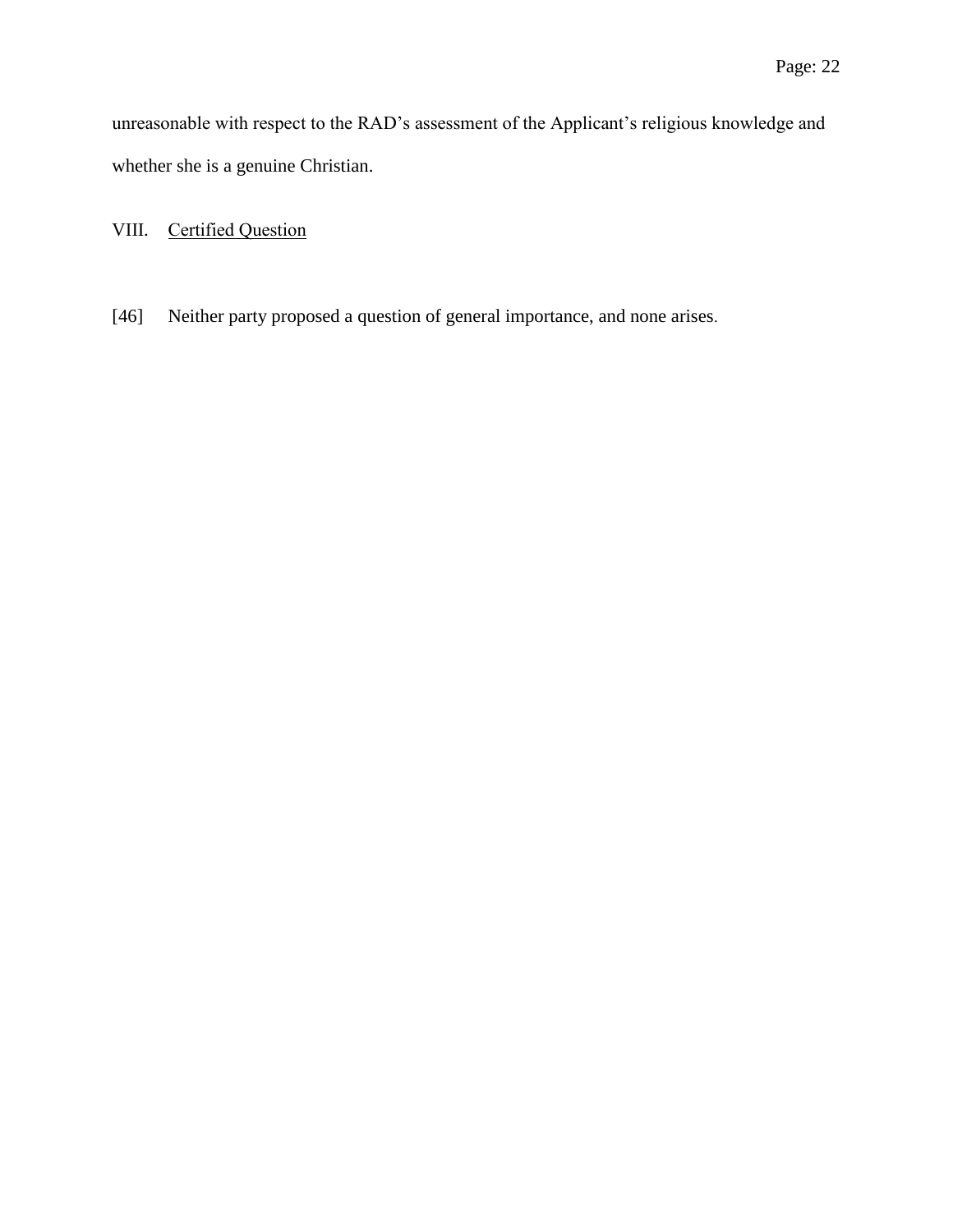# **JUDGMENT in IMM-4459-21**

**THIS COURT'S JUDGMENT is that** judicial review is granted, the Decision is set

aside, the matter is remanded for reconsideration by a differently constituted RAD, no question of general importance is certified, and there is no Order as to costs.

"Henry S. Brown"

Judge